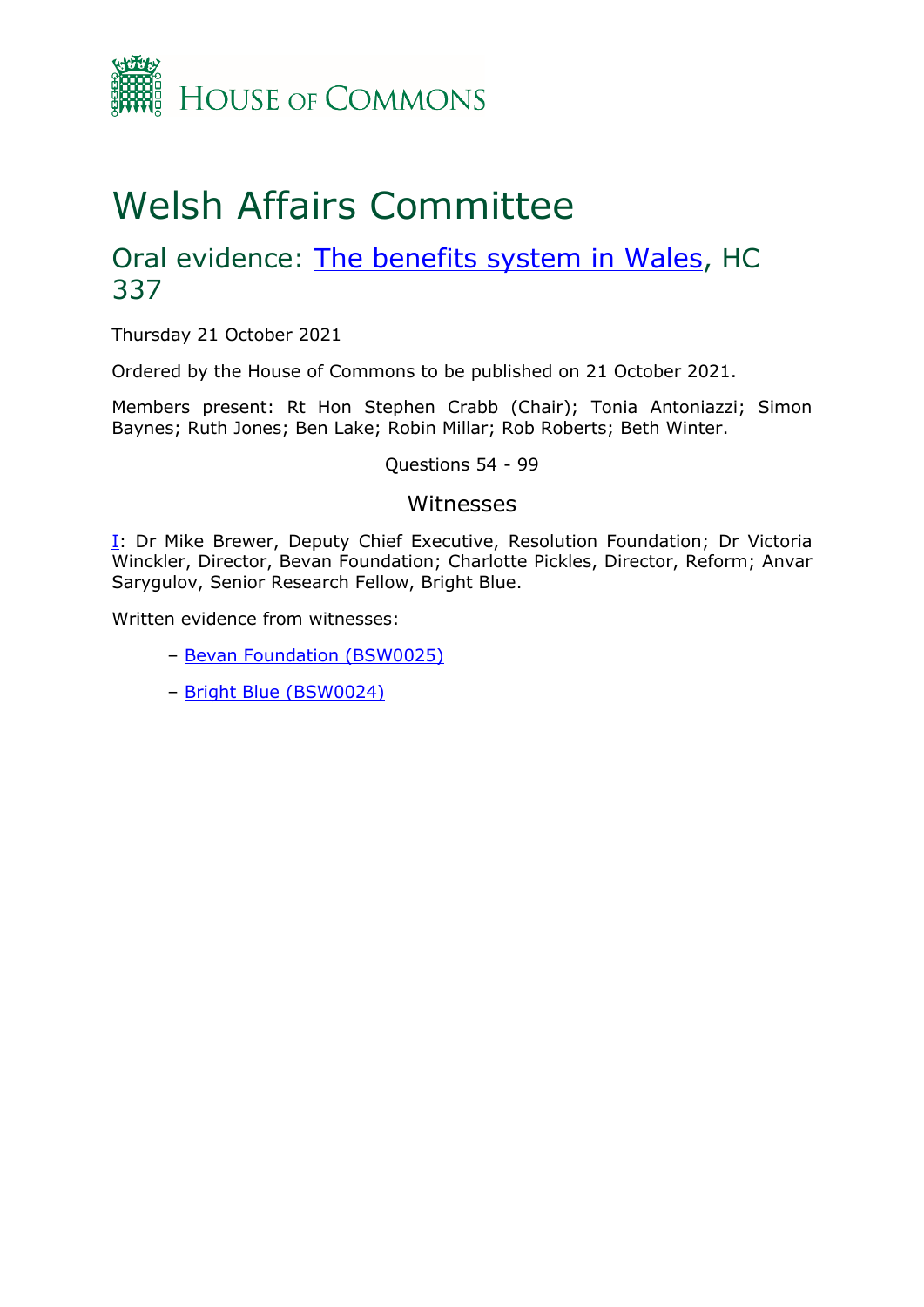

## Examination of witnesses

<span id="page-1-0"></span>Witnesses: Dr Brewer, Dr Winckler, Charlotte Pickles and Anvar Sarygulov.

[*Evidence from Dr Winckler was taken by video conference*]

Q54 **Chair:** Good morning and welcome to this session of the Welsh Affairs Committee, where we are continuing our inquiry into the benefits system in Wales. We are delighted to be joined this morning by four expert witnesses. We are joined by Dr Mike Brewer, who is deputy chief executive and chief economist of the Resolution Foundation. We are joined by Ms Charlotte Pickles, director of the Reform think tank. We are joined by Anvar Sarygulov, senior research fellow of the Bright Blue think tank. Dialling in virtually from South Wales, we are joined by Dr Victoria Winckler, who is director of the Bevan Foundation. Thank you to all of you for making your time available to this Committee this morning.

I would like to kick off the discussion by asking the panel very generally and concisely to give us your assessment of the benefit system in the UK as it stands in 2021. How would you characterise the UK benefit system, bearing in mind the pandemic that we have been through and all of the mounting challenges and pressures on the benefit system? Dr Brewer, would you like to respond first?

*Dr Brewer:* Thank you. Taking an even bigger picture and looking internationally, we have a comprehensive benefit system, with fairly few gaps for people to fall between, but it is not an enormously generous welfare system. We saw the implications of that when the pandemic hit and many people lost their jobs. The Government recognised that to let people fall on to the benefit system would not be adequate and that is one reason why we had the Job Retention Scheme.

Looking back over the past decade, I would give DWP credit for the enormous amount of modernisation that they have done. Universal Credit is part of that but the increased move to make things digital was also an enormous benefit when we went into the pandemic. The other long-term trend I would point to is the decreasing spending on welfare benefits over the last decade and within that, though, a large tilt towards pensioners and away from those of working age and children.

**Chair:** That is a very helpful start, thank you very much. Mr Sarygulov.

*Anvar Sarygulov:* I will discuss it in two terms. First is the design of the system, which has shown itself to be very resilient in response to the pandemic. As Mike has referred to, the digitalisation of the system has made sure that the more than a million increase in claims, which happened in the course of the last weeks, the new Universal Credit system effectively responded and was able to pick up without much issue. The legacy system would not have been able to respond to that.

The Universal Credit system itself is quite effective and resilient in responding to crises. Levels are another story. It is quite clear that the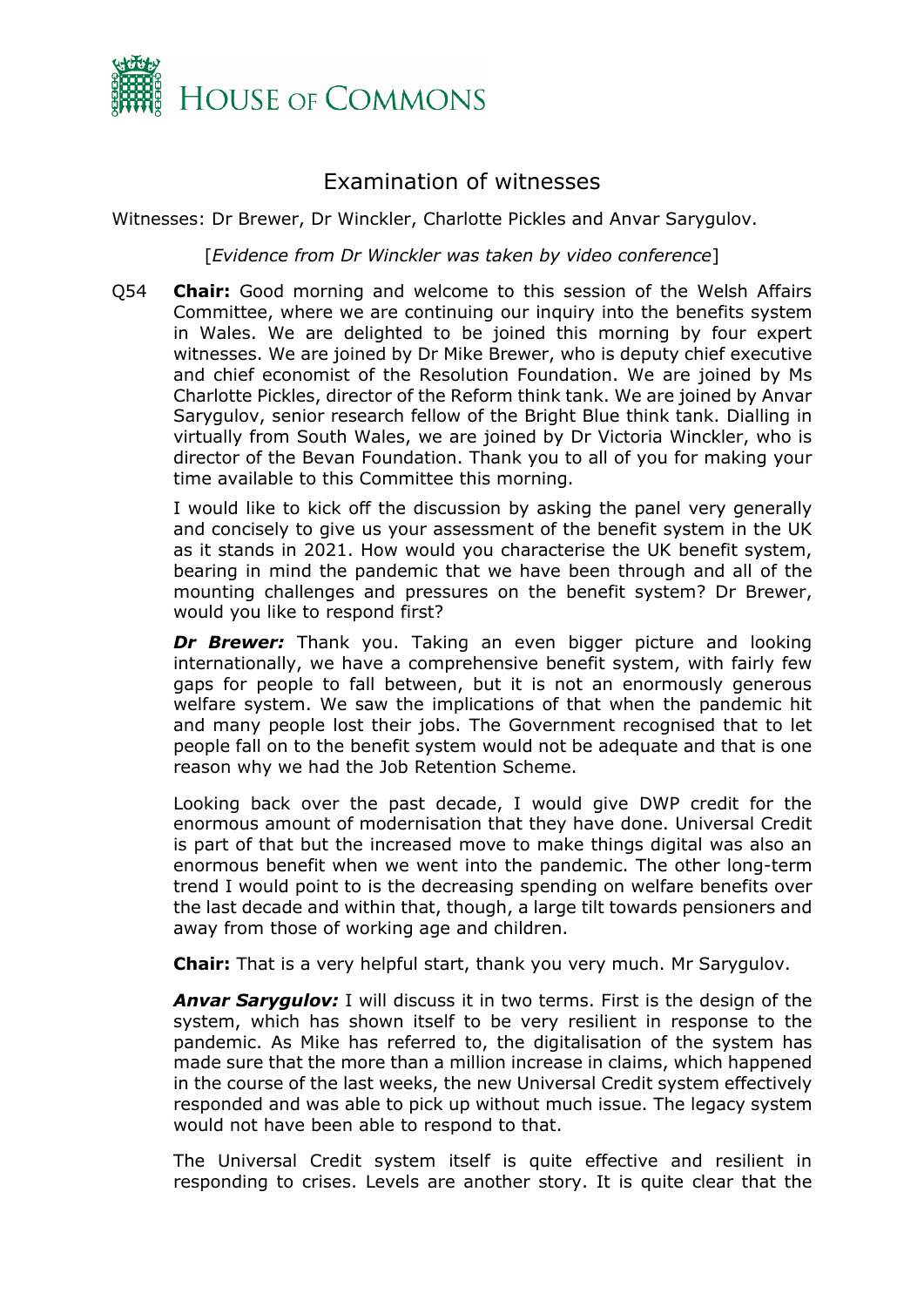

previous decade of fiscal consolidation has left levels of benefits too low, both internationally speaking but also in absolute terms how many people are facing challenges and issues. I will leave it at that.

Q55 **Chair:** Thank you very much. Ms Pickles, can I broaden the question and also throw in something that I struggle with whenever I see the sheer numbers of people claiming Universal Credit? Why do we have so many people caught up on benefits in the UK?

*Charlotte Pickles:* It is a great question. In part it is because of the trajectory that the benefit system has taken over a couple of decades, which is that we have moved towards a system that gets involved with people who are in work as well as people who are out of work, so a significant proposition of the people who are on Universal Credit and benefits more broadly are working people on very low incomes. That partly explains the numbers.

I would like to add, in complete agreement with my colleagues, two additional points in terms of where we are at the moment. First—and I am sure we will come on to this, given how topical it is—as has been pointed out, there are issues around adequacy, but that can be seen in two ways. One is adequacy in terms of poverty alleviation; the sheer amount of money that a family who is struggling is getting. The other is adequacy in terms of a something-to-something system. What we saw in the pandemic was people falling onto the benefit system, where we might like to have seen a better degree of security or protection because this was people who needed a temporary period of relief in a crisis, so there are two questions on adequacy there.

As a brief final point, part of the challenge we have on expenditure in terms of the benefit system—albeit that we have seen cost constraint over the last decade—is that we are increasingly paying larger and larger sums to cover the extra cost side of the benefits. Housing costs and disability extra costs have massively driven up expenditure. Therefore, you have to look at it not just in terms of income replacement but, also, in terms of the quite significant drivers of spend that might be putting additional pressure on how generous we can be in terms of the standard allowance.

Q56 **Chair:** That is helpful. Thank you. Dr Winckler, from a Welsh perspective, would you agree with the analysis that your fellow panellists have just provided, or would you point to additional characteristics of the Welsh society and Welsh economy that should shape our thinking about the benefit system as it applies in Wales?

*Dr Winckler:* I would agree with my colleagues around it being an extensive system. We also saw in Wales that there were some significant holes and gaps in that system. For example, around access to benefits for self-employed people and people who were working some hours but not full hours and found significant deductions from benefits because they were in work.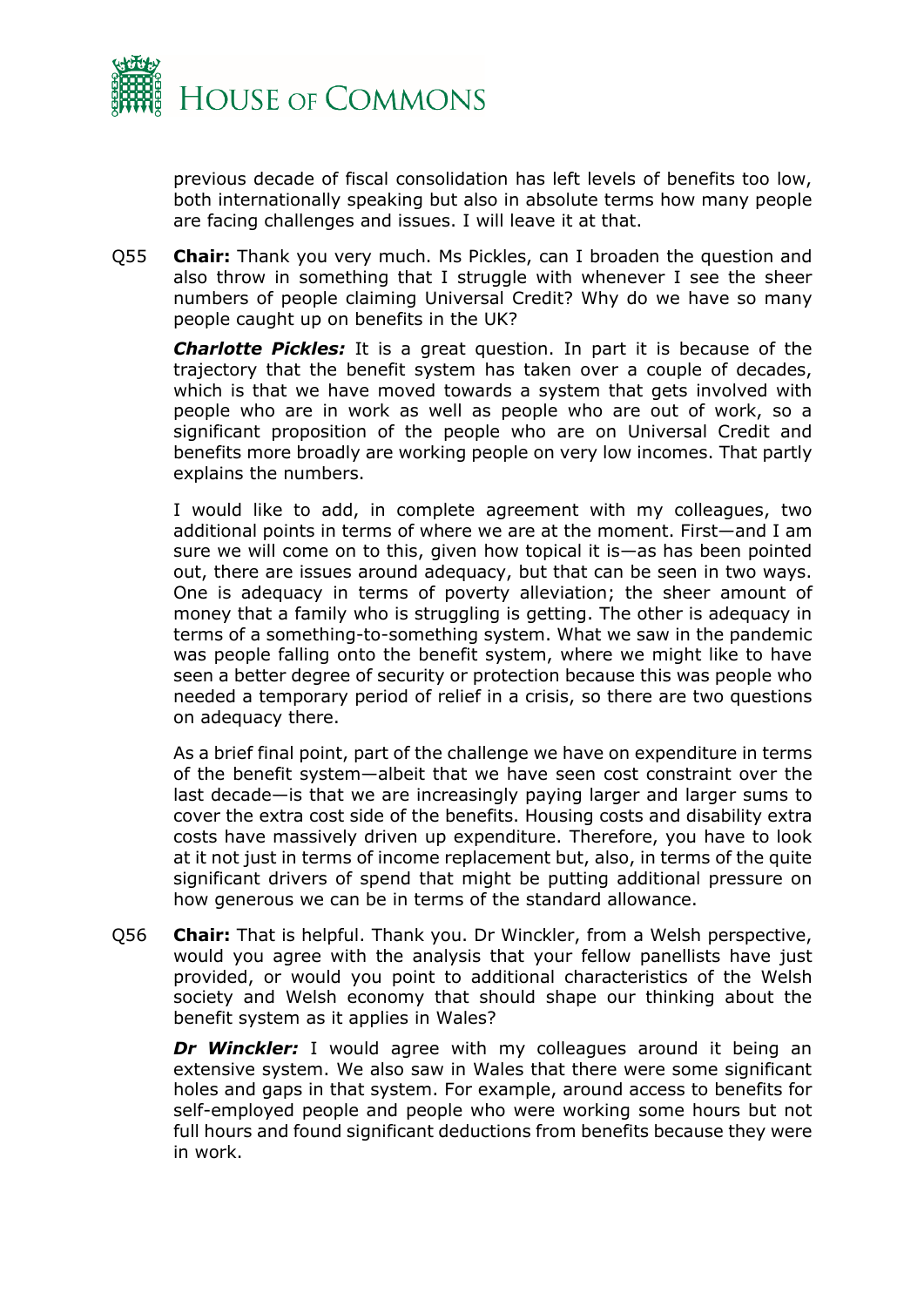

It is not only a measure of the inadequacy of benefit levels that colleagues have referred to that required the UK Government top-up, but we also saw that the Welsh Government had to step in and make significant efforts to plug some of those gaps, whether that was around provision of cash in lieu of free school meals, support from the discretionary assistance fund and many other measures as well. While the pandemic proved the vital importance of having a social security system, it also highlighted some of the significant weaknesses within what we have.

**Chair:** Thank you very much. That was a very helpful introduction to the discussions. I am going to bring in colleagues now.

Q57 **Robin Millar:** Thank you for coming along today. I know you all have different perspectives on this, and I have a general question for each of you. Mindful of time and given the general nature of the question, if you could try to be concise. It is a simple one and some of you have touched on it already. How would you characterise the Government's overall approach to welfare over the last decade since 2010? Dr Winckler, could we start with you in Wales?

**Dr Winckler:** I think the emphasis has very much been on reducing expenditure. That has unfortunately compromised some of the good intentions that lay behind the principles of Universal Credit. Rather than getting a trampoline—to use an analogy—where people who were temporarily on Universal Credit could bounce back, that has become much more of a trap. In many ways hardship has become hardwired into the design of Universal Credit. That is a huge shame because some of the principles that underlay it in the first place were very strong.

*Anvar Sarygulov:* Again, dividing it between the design itself, there has been a single clear trajectory for Universal Credit, developing and rolling out an efficient, simple and personalised system that it was designed to be. Overall, that has been quite successful: the goal of having the system personalised. Each complex need being met for each different claimant is still a work in progress and something I can develop, but the whole trajectory on the policy design has been quite direct and straightforward and unchanged.

What has shifted a bit is the issue around levels. As has been previously referred to, the uplift has been an acknowledgement that the levels had fallen too low in the previous decade; definitely to handle a crisis. We are also seeing a shift in the way the discourse is conducted around benefit claimants and public opinion in terms of how much hardship there is the system. That has meant there has been a bit of a shift away from the focus on austerity to focus on meeting more of those needs. We are now moving back to consolidation, but I think that trajectory has shifted across the last decade.

Q58 **Robin Millar:** Before I ask Ms Pickles a question, I should declare that we used to be colleagues some years ago, so I have some knowledge of this and we have met before.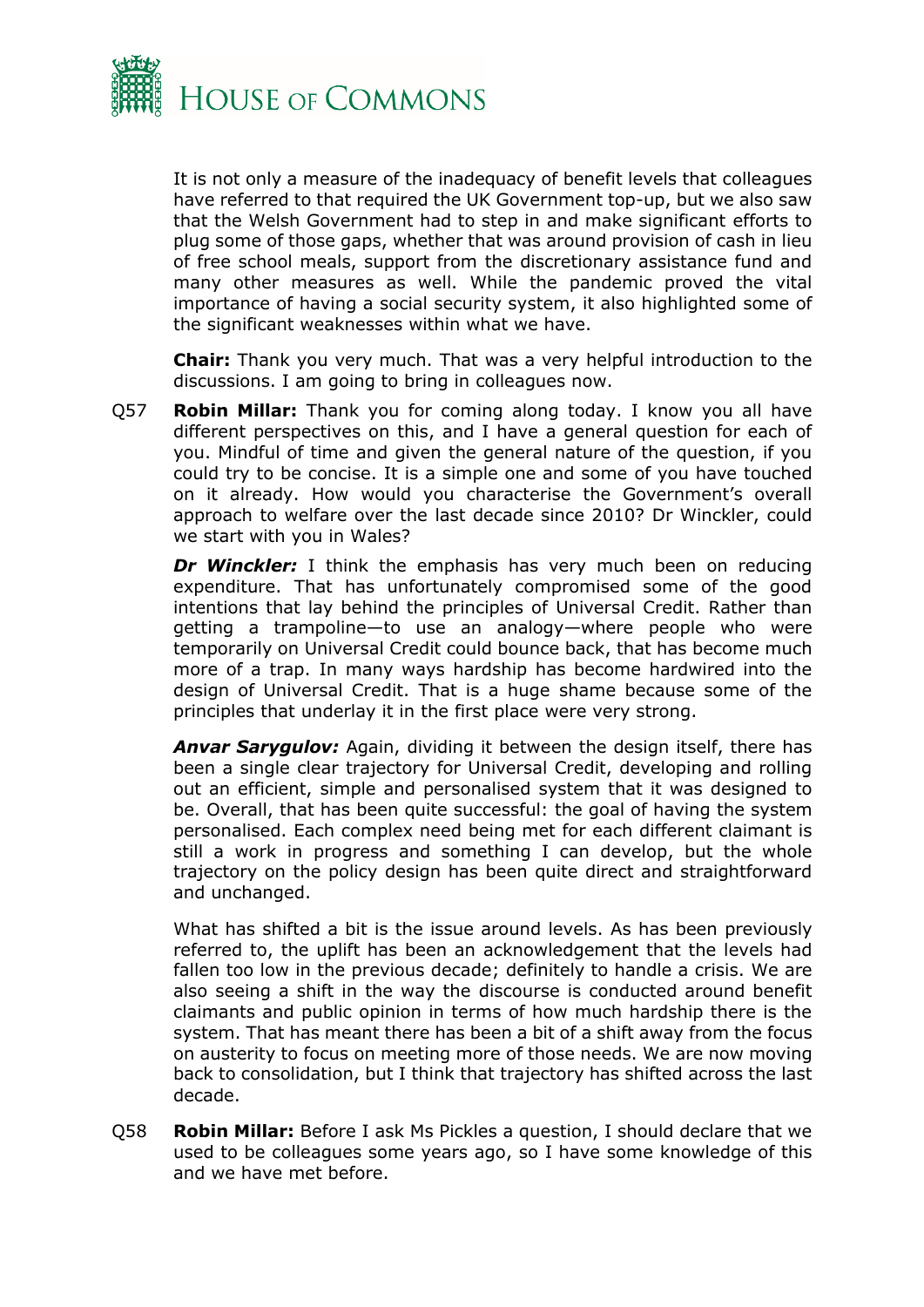

## *Charlotte Pickles:* Many years ago.

**Robin Millar:** Many years ago. When you get to my age it all seems very recent.

*Charlotte Pickles:* What colleagues have said is obviously very true, which is that, after the financial crash, the decisions taken by the Government in terms of fiscal consolidation, trying to get the public finances on track, meant that there was a significant pressure. I was in the Department for Work and Pensions as an adviser to the Secretary of State for those first couple of years of the coalition. The pressure to take money out of the system was huge and not altogether welcome at all times.

We should not ignore the fact that making work pay was a massive driver around delivering Universal Credit. Partly because of the cost constraints, the success of that is not what we would like it to have been, but work still does pay better than it did. That is an important principle to remember within the system and a real plus. It is also considerably simpler. There are still complexities. The very odd decision to keep council tax support out is not a helpful one, but the fact that it is much simpler, it is easier to claim and we saw that it did not fall over during the pandemic—is again a strong plus that sometimes does not get acknowledged as well as it could do.

Otherwise, in terms of characterising—as your first question was—the last decade, it is worth reflecting on the fact that a lot of what was done was a continuation of the trajectory that had been happening since the mid-1990s and, therefore, went through Conservative, new Labour and then into coalition and Conservative again, so it was a significant shift away from universal and contributory benefits towards means testing. In part, that explains some of the deficiencies now within the system for some groups of people.

It was also a significant increased focus on activation and, therefore, conditionality as well as the work side of things. That was very much something that new Labour emphasised. If you go back and read speeches given by Secretaries of State at that point, getting people into work and using the system as effectively as could be done to get people into work was a real priority. That continued through into the coalition, so there is a continuation but also some pluses and some minuses in terms of the reductions in spend.

Q59 **Robin Millar:** I will come to lessons learnt in just a moment. Dr Brewer, you have not been left with much; those were three very comprehensive answers.

**Dr Brewer:** That is right. I would say it has not always been clear what the Government strategy has been, or rather it has not always been clear that the DWP has had a strategy other than one forced on it by austerity and the need to reduce spending. Of course, we have also had three different Governments in the last 10 years, and they do not need to be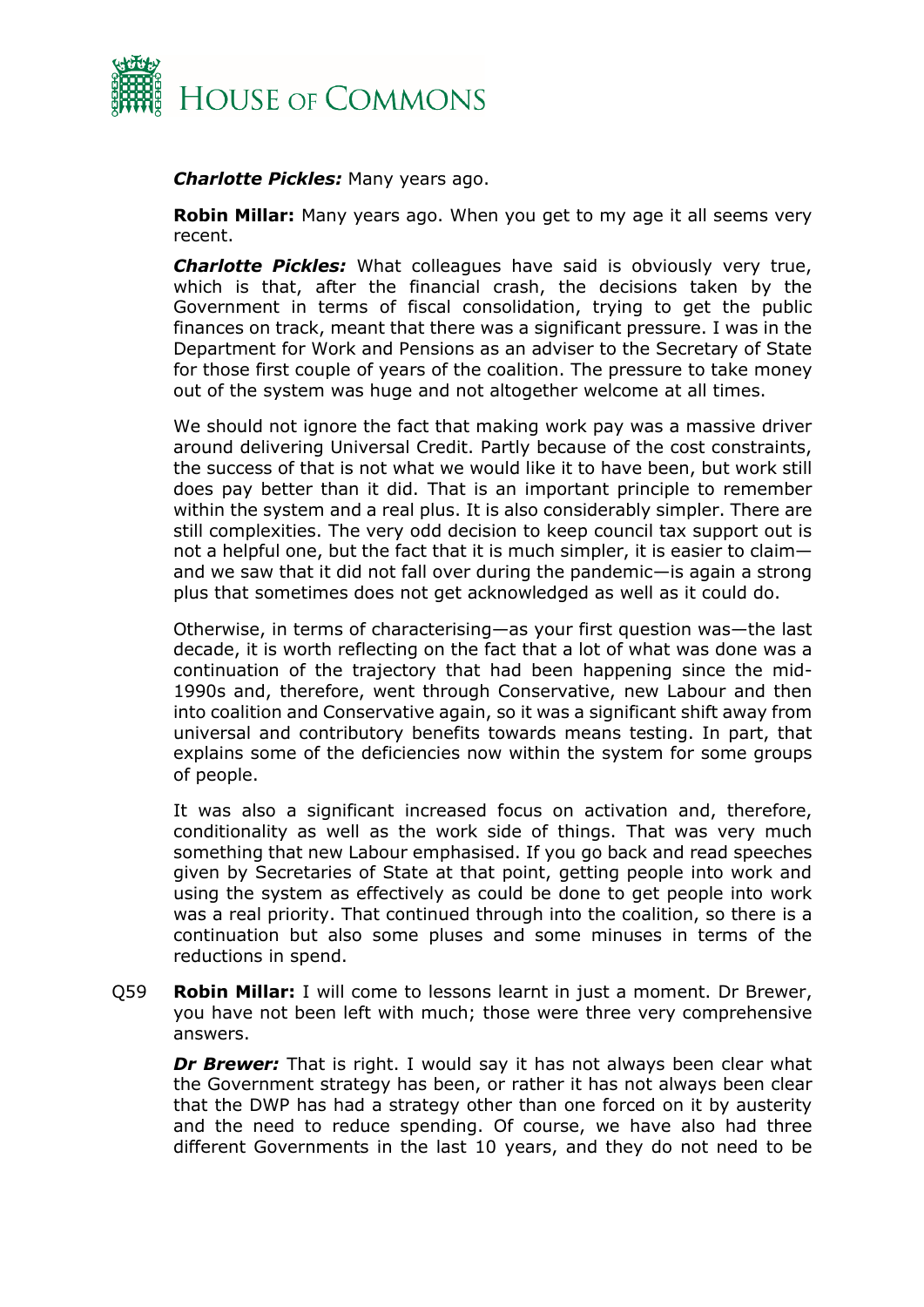

consistent with each, even if two of them have been Conservative dominated, or all of them have been Conservative dominated.

There is one difference with the previous decade: Charlotte is right that the conditionality agenda, the focus on work incentives is a continuation of new Labour, but what has been different has been the switch in spending away from families with children. In the 2000s the big gains from the welfare system were pensioners and families with children. In the last 10 years it has been just pensioners. Families with children have lost out considerably with child benefit, the shrinking back of tax credits as well as the two-child limit.

Q60 **Robin Millar:** Thank you. I know you have covered some of this in your previous answers, but could you elaborate a little on the lessons learnt. Limit yourself to one or two key lessons that you think have been learnt through this key period? Dr Brewer, I will start with you this time.

*Dr Brewer:* Let's go back to the modernisation and the move to make things digital. We have learnt in the last couple of years what an enormous resource that can be and how resilient that makes the benefit system. Although I am sure the architects of Universal Credit did not anticipate a pandemic when they were starting on this journey 10 years ago, thank goodness they did.

*Charlotte Pickles:* There is a set of questions learnt in terms of the very major change delivery over the last decade but, if you are meaning lessons learnt more in terms of the policy approach, I would agree with what has already been said around the digitalisation, which has been a huge plus.

The big lesson is that if you are trying to do a very principled reform which is what Universal Credit was—and the aim is to make it as supportive of moving into work as well as alleviating poverty in terms of encouraging uptake through simplification, you cannot do that at the same time as taking billions out of the welfare system. You are quite significantly undermining the core principles that you were trying to embed within the system by simultaneously doing reductions.

I would add on the children's point that there is obviously a very real and live debate around the two-child policy in child tax credits, but if you are going to take money out of the system, means testing child benefit or reducing the upper level at which you can get child tax credits is a progressive thing to do. Therefore, it is adding that little bit to the fact that we have hit children.

**Robin Millar:** I will not let us digress into that. Mr Sarygulov.

**Anvar Sarygulov:** Very quickly, I fully endorse the point about the combination of cutting spending and large-scale reform being a very unhealthy combination that has caused a significant number of problems. To expand on that, it is the importance of softening the transition in any kind of reform like this. Quite a lot of the issues that people have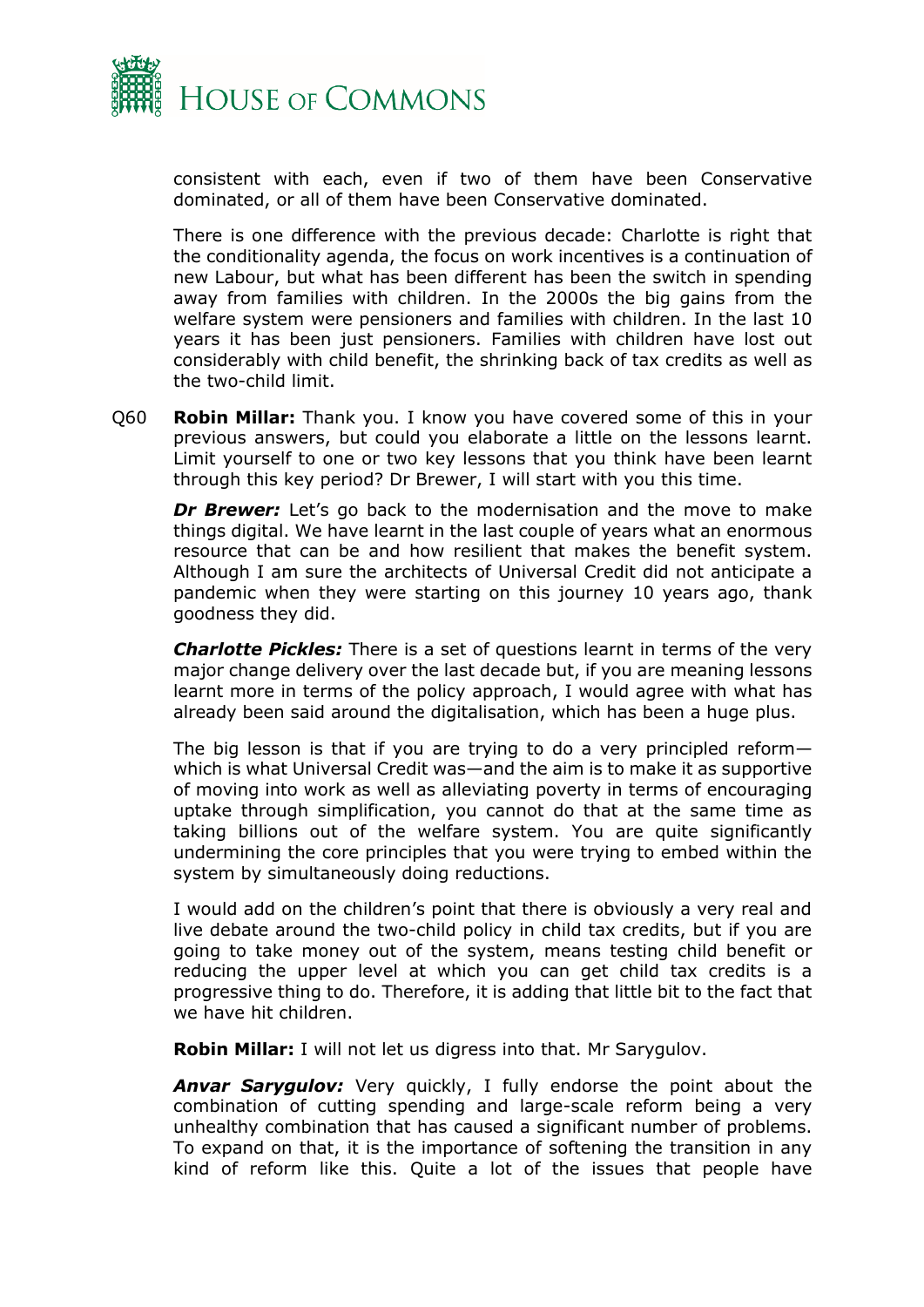

experienced during the pandemic and before, particularly before the pandemic, were around the transitioning from the legacy system to the new system. When a new system is established, the hard edges, the hard definitions of the system, are quite set in stone. It is important to soften those edges when people transition to the new system, otherwise people with complex needs have to face a new set-up. They can face a lot of issues to doing simple things. Softening that as much as possible is key to making the transition smooth.

*Dr Winckler:* I am going to spoil the mood of congratulation, I am afraid. While we recognise that the system has achieved a great deal, there are also lessons—both from the last 10 years but particularly from the pandemic—that highlight some of the challenges that are in the system. We must not forget those because if the social security system is not reaching everybody that it is meant to, we have a problem.

While the move to digital helps those with the skills and the devices and the data, there are significant numbers of people who do not have those things. While some people can cope with the five-week wait for any benefits, there are significant numbers of people who cannot. While there are some people who can meet shortfalls, for example because of local housing allowance, there are large numbers who cannot.

What we see is lots of community groups picking up the pieces. We have been working with a community group in Ely in Cardiff for the last week in Challenge Poverty Week. The numbers of people that they are dealing with in crisis—whether that is food or fuel prices, needing help to navigate the benefit system—are huge.

We should also not forget that about four out of every 10 benefit claimants have deductions made from their benefits. Therefore, it is not only the headline adequacy that we are talking about; it is the actual cash in the pocket. While it might be working at a large scale, there are still some significant questions for us about its effectiveness in doing what it should be doing for everybody.

Q61 **Robin Millar:** That is a fantastic lead into my final question about effectiveness. Having said these things, having characterised Governments' approach over the last 10 years, and having said that there are challenges that remain and lessons that have been learnt—I will try to pin you to a yes or a no—do you think that this has been effective?

*Dr Winckler:* Yes for most but not all.

*Anvar Sarygulov:* Yes for most but some specific groups have suffered more difficulty than others.

*Charlotte Pickles:* I agree with the other answers.

*Dr Brewer:* Given the fall in welfare spending, it is surprising we have not seen poverty rates go up by more, so I will give it a qualified yes.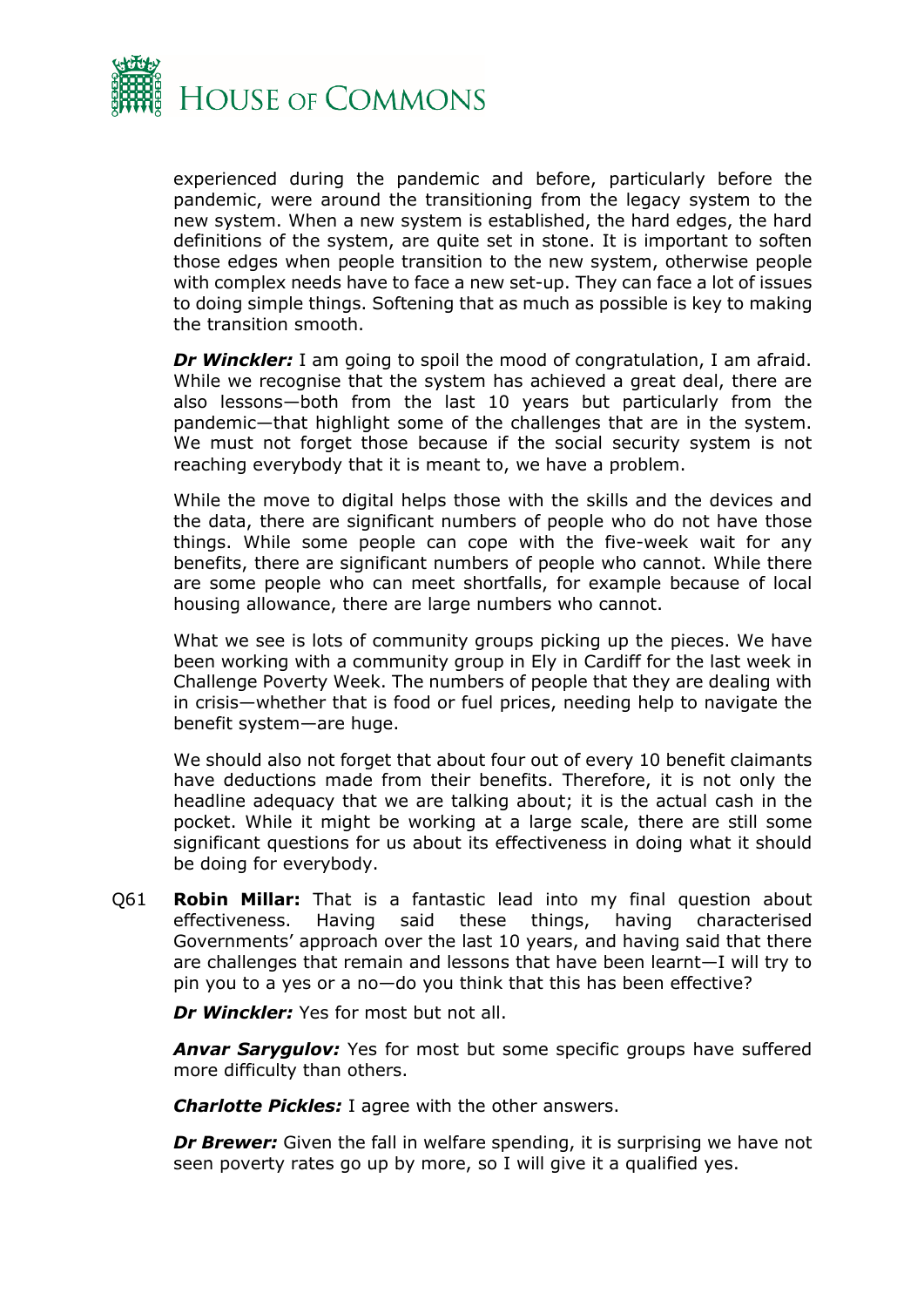

**Chair:** Thank you. I am going to bring Rob Roberts in for a supplementary.

Q62 **Rob Roberts:** I want to pick up something that Ms Pickles said. You started off by saying that the principle of UC was making work pay as a fundamental thing. You also said that there was too much pressure on the Government in the early days to take money out of the UC scheme, which caused problems. In your opinion, had funding not been stripped out of the system in the way that it was, how do you feel the benefit system would look now and how do you think that would relate to the current claimant count and the absolute poverty level in the UK? Just a small question.

*Charlotte Pickles:* That is a very complicated question. The first answer is a slight way of avoiding the answer, which is that we do not know what the dynamic effects would have been but if you think about when we went into government the aim was a 55% taper rate. That would have been much more generous in terms of the speed at which you take away benefits as people move into work. Therefore, the presumption is that that would have encouraged more people and supported more people into work.

The earnings disregards were also more generous and that was one of the things that was in the 2015 Budget. That got cut. We would have seen more incentives around second earners. Given that we know that children in families who are in work are the biggest group of children who are in poverty now, second earners could have made quite a big difference to that.

I do not know the exact answer and, as with anything that relies on behavioural change, it is slightly uncertain, but I think we would have seen a system that would have encouraged more people into work, kept more people in work and, therefore, helped with some of the levels of poverty, particularly in-work poverty that we are seeing now.

Q63 **Tonia Antoniazzi:** We have talked about the adequacy of the system, but what is your assessment of the adequacy of the benefit system? If you believe it is not adequate, what rates would be adequate? I will go to Dr Winckler.

*Dr Winckler:* I don't think it is adequate—is the simple answer—at current levels. We have very clearly seen the hardship. The uplift of £20 was a result of benefits having been frozen for many years. How you decide what is an adequate level is a vexed question, of course. As a starting point, nobody should be destitute by design. There are calculations that show the minimum income threshold that people need in order to avoid destitution. That is to have enough food on the table, a roof over their heads and a minimum level of clothing and toiletries. The Joseph Rowntree Foundation calculates those levels.

There is a discussion to be had about the level above which you go from that. An ideal would be to set benefits close to the poverty threshold but, given that we already have people who are in work and below the poverty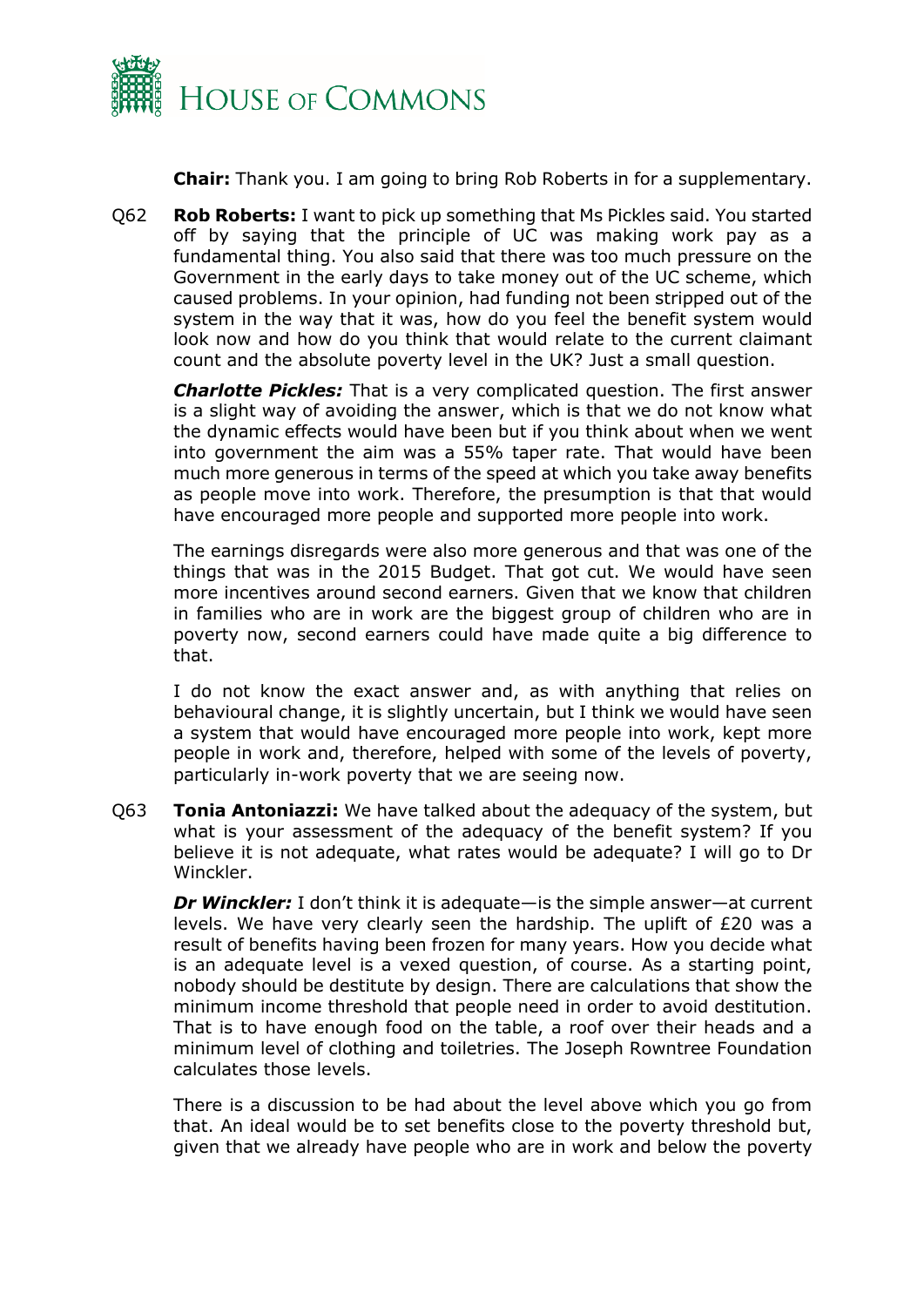

threshold, that raises a lot of difficult issues, particularly in the short term. I know what we might be wanting to aim for in the long term.

The carry-home is that, at the moment, the benefit levels are way below adequate levels. That is further compounded by additional constraints in the system, notably the benefit cap and local housing allowance not reaching rent levels that people actually pay. We have all sorts of unforeseen consequences from that, which you may want to come on to later.

Q64 **Tonia Antoniazzi:** Could I follow on with my other question? You have given such a comprehensive response that it makes more sense. What metrics would you use to determine this adequacy?

**Dr Winckler:** I would say the destitution level as a minimum, absolute minimum, and ideally above that towards the poverty threshold. On top of that there needs to be annual uprating. Wherever you start from, you can invest a lot of time in it, but prices and other costs and wages go up. We are building in inadequacy through the freezing of levels.

**Tonia Antoniazzi:** Thank you very much. I will go to Anvar.

*Anvar Sarygulov:* Yes, my answer is quite similar. The particular levels of uplift are not at adequate levels and there are particular groups of claimants who are suffering from it, particularly families, which was one group that was singled out. While cost has been the driver for that, it is the freeze in benefit levels. I want to reiterate the local housing allowance point. Given that that was uprated to the 30th percentile a year ago in the pandemic, it is now frozen once more. Once again we are seeing those values being eroded over time, as there is no commitment to keep those values, with inflation and with rent price rises.

The system is inadequate. Whether the uplift is the correct way to address that adequacy or whether you could spend that money better is a different question. I imagine that we will explore that later, so I will not comment further. In terms of what is a measure, it comes back to destitution; to basic needs around food, energy and housing.

*Charlotte Pickles:* There are two bits I want to flag on this. The basic question of: is it adequate? No. You look at poverty levels, you look at use of food banks and you look at destitution. I would be amazed that anyone would argue that that was a situation we want to be facing.

However, it is important—and others have touched on this—to think about what it is that is driving that and about which bit we want to focus on in the system in terms of adequacy. People tend to focus on the standard allowance and the slightly totemic £75-odd, but very few people are on  $£75$ -odd. Therefore, you need to think about the system in its entirety, which is that most people on benefits are also receiving support for housing, potentially disability, potentially children. There are other benefits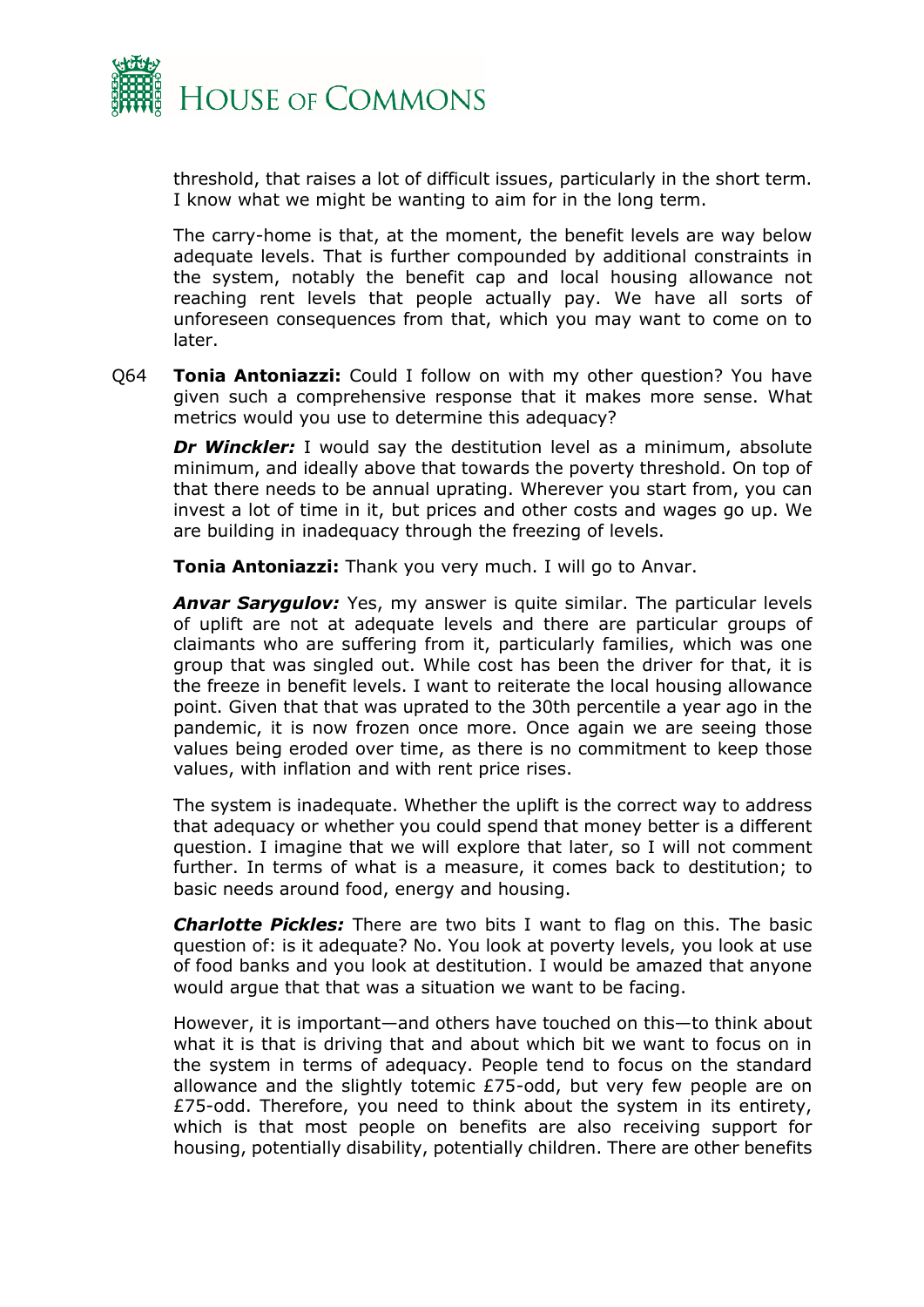

in the system, whether it is cold weather payments or benefits in kind via a passported benefit.

It is important that we reflect on the state of the system in its entirety, because that also enables you to understand what the big drivers of costs for families on low income are. Both my colleagues have mentioned the housing issue. There was a Joseph Rowntree Foundation piece of work, last week or the week before, talking about the fact that there are a million people who are in the private rental sector who cannot afford their rent. Therefore, we have a system that is not adequately supporting housing and that is often the thing that is driving people into destitution. It is important to think about that in the round.

I also want to briefly reflect on the fact that people associate the £20 uplift with filling the gap of the reductions in uprating during the coalition period and the freeze. It went well beyond that: £20 as an uplift is far higher than compensating. We already had inadequate levels pre-2010 when the coalition Government came in and started to cut, so we need to think again about the longer trajectory and, therefore, the principles that we want to build into the system, rather than assuming that it was just the result of a set of cuts that were done. I am very clear that the freeze was absolutely the wrong thing to do, and we should not have done it, but, even if we had not done it, we would still need to have a conversation about adequacy and how we want to support people properly to prevent poverty.

**Dr Brewer:** I don't think that anybody would argue that the benefit system is generous. You just have to look at the figures on food insecurity that we had before the pandemic started. Our own research in February this year showed that one in five Universal Credit claimants have fallen behind on essential bills. There is also research out this morning from the Joseph Rowntree Foundation again on arrears and debt among beneficiary recipients. I do not have the exact figures to hand.

Knowing exactly how you assess what is adequate or using a measure of adequacy to determine the level of benefits is very difficult, for all the reasons that our previous speakers have mentioned. There is a huge variety of circumstances among those who are in the benefit system, ranging from those people who are in desperate short-term need—for whom of course we should be avoiding destitution—but then we have longterm beneficiary recipients, maybe somebody in work on Universal Credit.

For them we should be doing more than trying to avoid destitution. We should be providing them with something like an adequate income to live and raise a child on. Ms Pickles is right that we should be looking not just at the standard allowance but also at the way we help those with extra costs, whether that be children, housing costs or those with disabilities.

Q65 **Chair:** Can I come back to your previous answer there, Ms Pickles, about whether the £20 uplift compensated for the reductions? I am not sure that I understood your answer fully. Could you rehearse that argument again?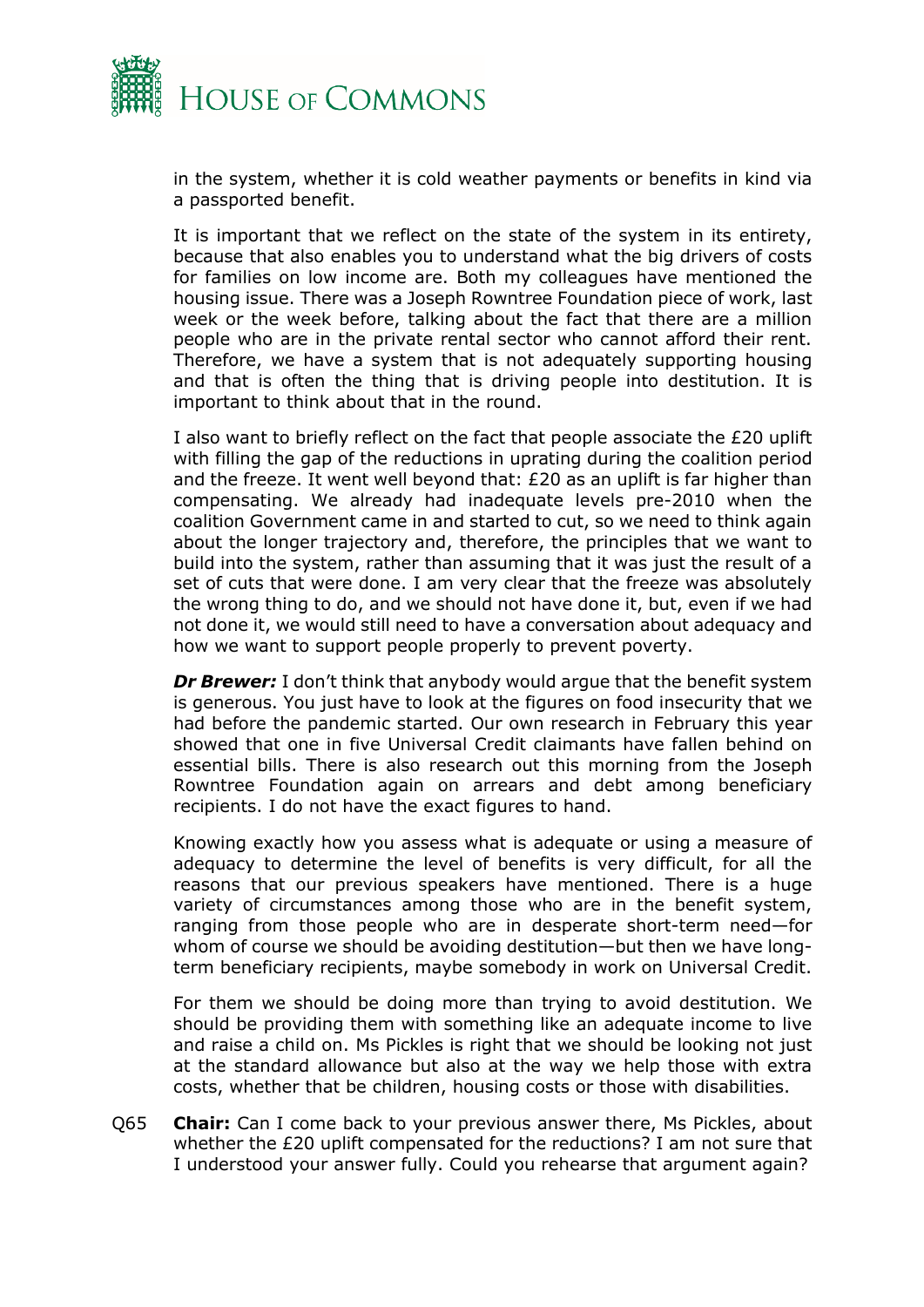

*Charlotte Pickles:* Yes. If you take it as a percentage that the £20 represents, it is a lot higher. If you simply said that we want to go back and on the standard allowance we want to effectively undo the shift in uprating, the cap of 1% and then the benefit freeze, if we just wanted to undo the impact of that, the payment would have been a lot lower than £20 to compensate it. That is what I meant by saying there were already challenges around adequacy prior to that that obviously significantly exacerbated it; the coalition cuts to the level.

Q66 **Chair:** That is very helpful. Before I bring in Ruth Jones, I am going to ask Dr Brewer a question that flashed through my mind as I was listening to your previous answers. Some of the recent data that we have started to see around wage increases—and the Prime Minister's big call to industry to start paying their employees a lot more—does that make you feel optimistic that the dial can be shifted on poverty numbers in this country or are you concerned that inflation, price rises, the increase in energy costs will just wipe that out and we will continue to be stuck with this stubborn rate of poverty that, as Charlotte said, has barely moved in years?

*Dr Brewer:* I think the short-term outlook is bleak, for sure. Undoubtedly, the cost of living will continue to rise and will increase in the rate at which it is rising. We are going to see inflation at 4% or more this winter, which will be outpacing the rate at which benefits should go up next April, so the short-term outlook is bleak.

We know what the Government want to achieve in a higher-wage, higherskills economy but we do not know exactly how they are going to bring that about. I do not think that is going to happen. In the long run, the way to sustainably bring down poverty and to increase living standards generally is to have a high-wage, high-productivity economy. Whether that is through affecting people's living standards directly or by providing more tax revenues, which can be spent to keep the benefit system going up in line with wages, that is going to be a good thing over all.

Q67 **Chair:** So those of us who are desperate to see things improve for people on the lowest incomes in this country should not be cheering too wildly at some of the wage increases that we are seeing coming through, because—

**Dr Brewer:** It is not happening yet. It is an aspiration that has not happened yet. What has happened in the short run is that people on benefits have lost £20 a week, which is 5% of their overall income among the 4 million people who have had that Universal Credit cost and we know that the cost of living is going to be tough this winter. Yes, there will be a benefit uprating in April but probably only 3%, and it is in April. It is some way away.

**Chair:** That is very helpful. Rob Roberts wants to ask a brief supplementary before I bring in Ruth.

Q68 **Rob Roberts:** Very briefly, thank you. I have heard the term "destitution levels" a couple of times in answers to the last question. Am I right in saying that the destitution level is the same as the absolute poverty level?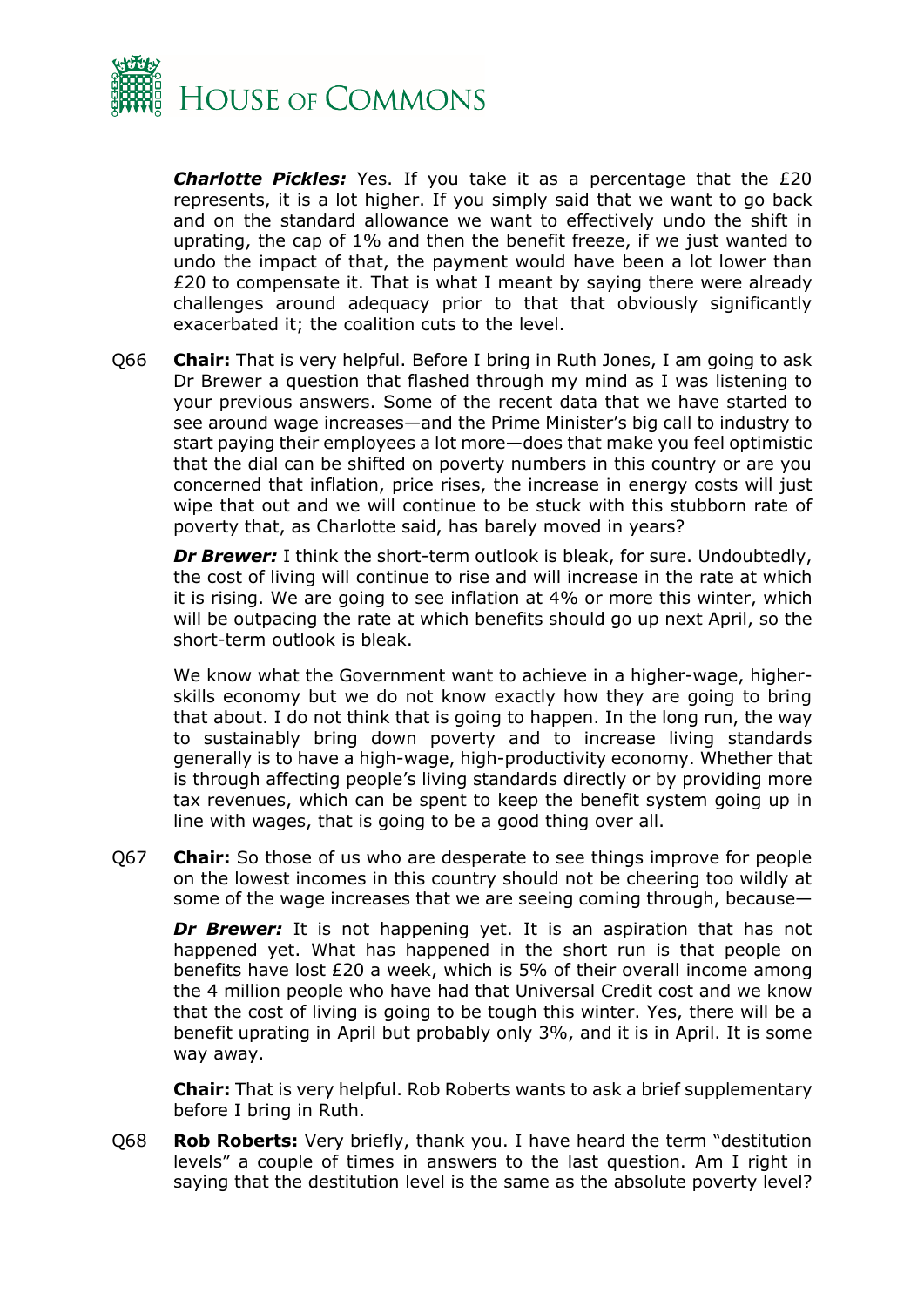

If that is the case—and that seems to be the preferred terminology—would I also be right to conclude that the absolute poverty level is a better metric than relative poverty, which we have been sucked into over the last few years?

*Anvar Sarygulov:* These terms have slightly different definitions, slight technicalities. On destitution, JRF in particular has developed a destitution metric but its absolute poverty level differs from it. I will be honest that I do not remember the exact specifics on it.

*Dr Brewer:* Dr Winckler introduced the term, so she may know what she was referring to.

**Rob Roberts:** Indeed. I was going to come to Dr Winckler last, so let's go to Dr Winckler now.

*Dr Winckler:* The destitution level is calculated by the Joseph Rowntree Foundation as the minimum amount needed to meet a person's absolute basic needs. It does also calculate other figures such as a minimum income standard, but the destitution level is one that it calculates. It is different from absolute poverty, which is a measure used by the Department for Work and Pensions. That benchmarks current incomes against the 2010 relative income measure. It is very complicated but absolute poverty is different from destitution.

Q69 **Ruth Jones:** Thank you to the panel for your time today. One thing the pandemic has focused attention on—certainly in this place—is things like statutory sick pay and how much people are able to live on. One of the biggest questions we had was, "Can you survive on £95 a week?" That was a big question. The question for me is, "Should there be greater earnings replacement in the event of unemployment or sickness?" Some of you have better knowledge of the international situation on this, so you could bring in your experiences on that. I will start with Dr Brewer.

*Dr Brewer:* It is very clear that the UK provides low levels of insurance or earnings replacement when people lose their jobs, when you compare it to other comparable countries. A single person on an average wage who loses their job will get—the OECD think—about 12% of their income back through the benefit system compared to 55% across the OECD on average. That is an extreme example where the UK does really poorly, but it is true for other family types. Our estimate going into the pandemic was that the average replacement rate was about 50% across all UK employees. If you lost your job and you fell on to benefits, your family would be living off 50% of what you had before you lost your job.

We saw the Government's recognition of the inadequacy of that in the introduction of the Job Retention Scheme. They could have taken the approach that we did not need anything else to get us through the pandemic. That the benefit system was there. They very sensibly decided that was not enough. The Job Retention Scheme came in, and the typical replacement went up to 90%. If you were put on furlough, typically your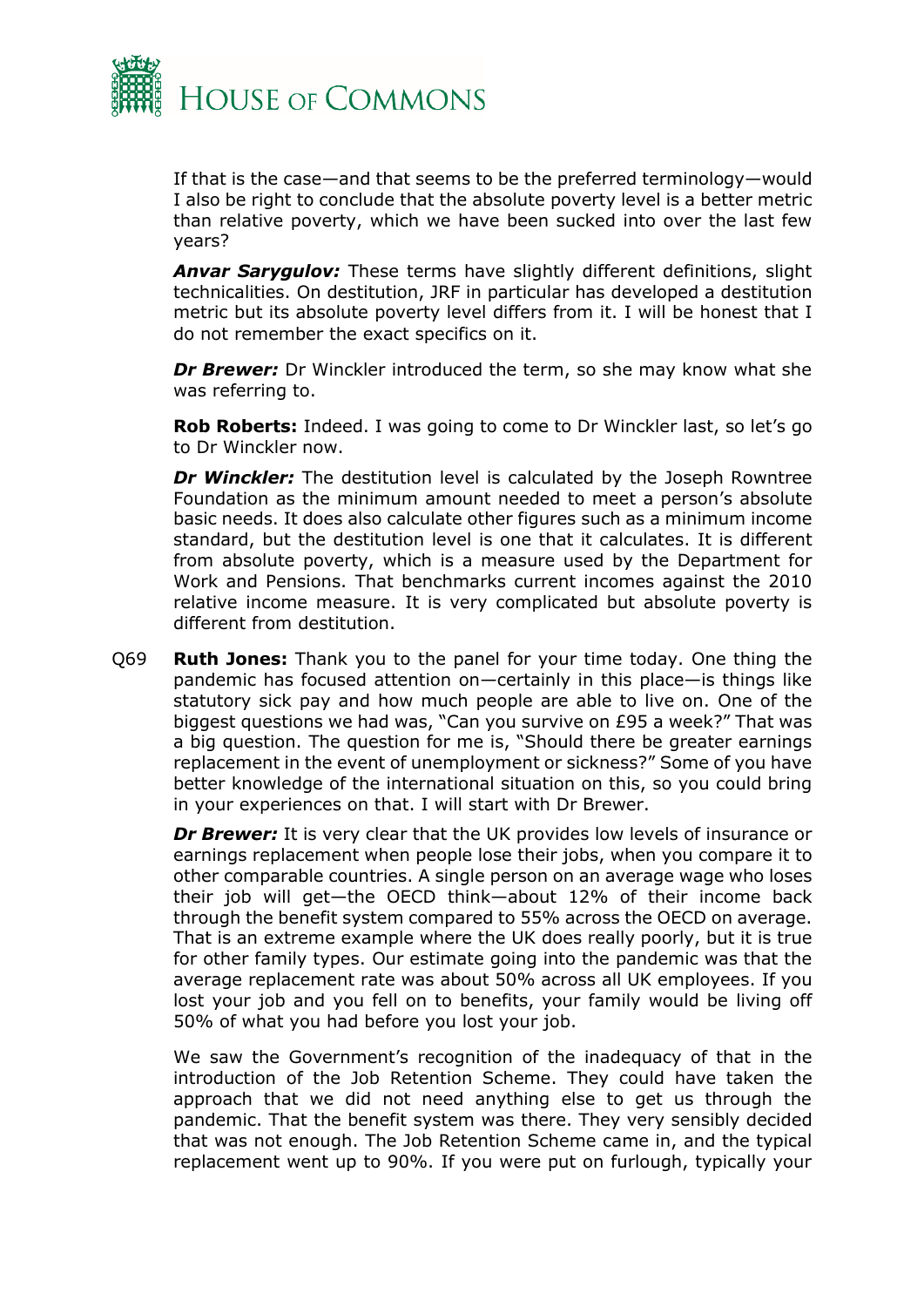

family was surviving on 90% of your previous earnings, which is hugely different from the 50%.

I am not immediately going to say that that means we are definitely inadequate. The question that raises is about how we put up with the previous system for so long. The answer is that we had in our mindset that it was not the state's job to provide insurance in the case of unemployment. Successive Governments and successive policymakers have taken the approach that, while we have a flexible, fast-moving labour market, if you are hit by unemployment, you can find a job quickly and, therefore, the state does not need to step in and provide it. I know it showed us the danger of thinking that. Even in normal times unemployment can hit people for a variety of circumstances that are no fault of their own. It would come as much of a shock to them as did the pandemic.

Therefore, yes, we should be looking very closely at the level of insurance provided, not just for unemployment but also in the case of sickness, as you alluded.

Q70 **Ruth Jones:** Thinking about the sickness aspect in particular, do you have anything to add?

*Charlotte Pickles:* I am not an expert on sick pay. I would probably echo what most people say, which is that it is very low. That might be okay if you are sick for a very short period of time but what we tend to see is people going on to sick pay and then moving on to incapacity-related benefits—ESA or the UC element. I think the whole system is not just about the level. It is dire. We are not supporting people during that period in a way so that they do not end up being stuck on a benefit for life. There are other issues there.

What I would briefly add in terms of the social insurance question is that CJRS—it is in the title—was job retention as opposed to the aim being an income replacement. That is an important distinction. In a lot of those countries that have more formal social insurance models in Europe, individuals pay a lot more into the system, so it is not comparable with the mixed rates that we pay.

We have two questions: do we think the system is inadequate for someone? That comes to my earlier point around, if your objective is security or protection for people who temporarily need relief, would you want to have an earnings-related support there. Possibly—in fact likely but I don't think you can move quite to where other systems are unless you are going to require people to pay a lot more in themselves. Given the multiple pressures on taxes, and we are being told we need higher taxes for climate change, we need it for health, there is a very big question around public finances and how you allocate your resources within that.

Q71 **Ruth Jones:** Let's hold the contributory-based ideas at the moment and keep with the insurance system. Mr Sarygulov.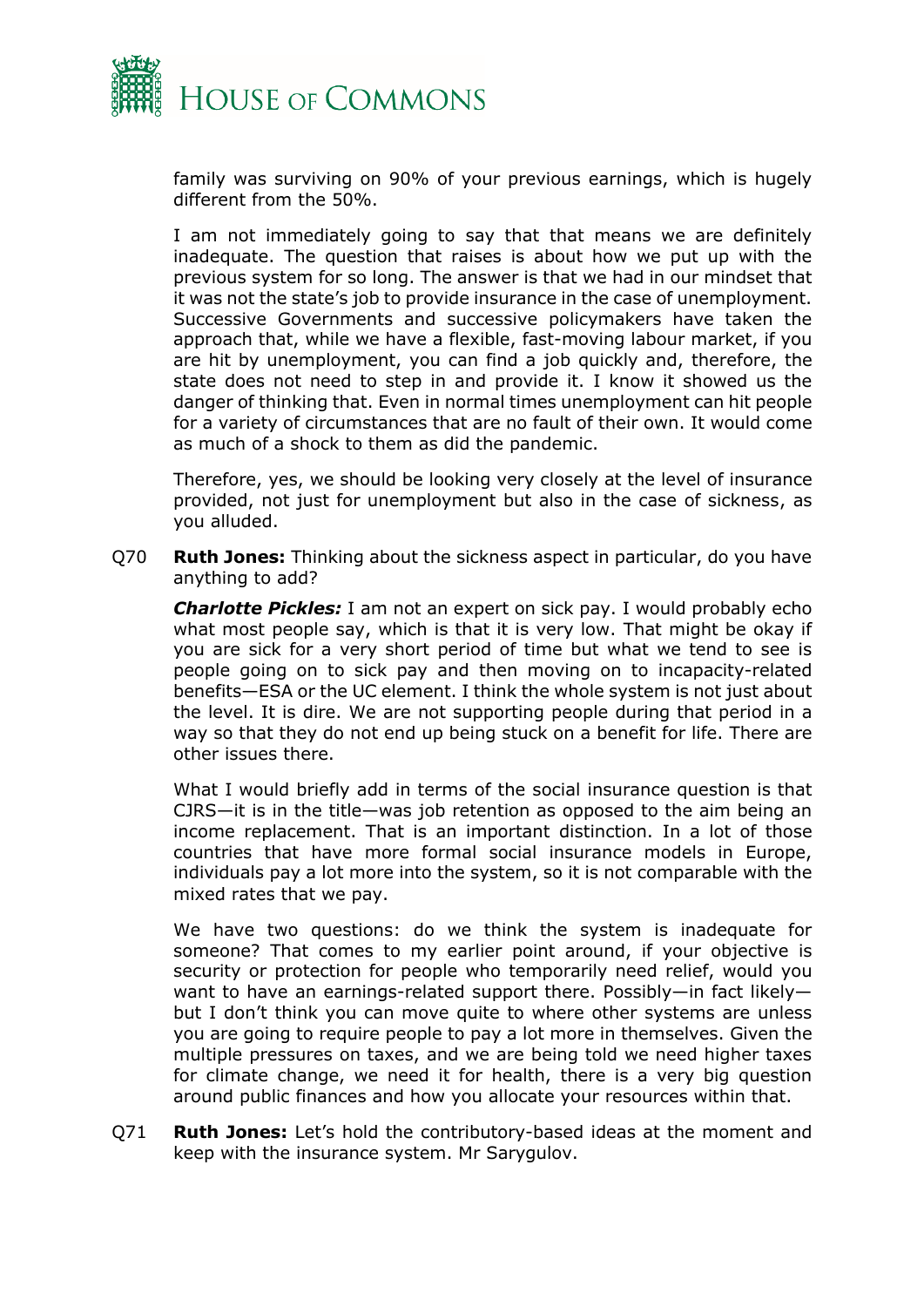

*Anvar Sarygulov:* It is quite tricky to move the discussion to keep it from contributory systems because most Government income-replacement schemes would require some kind of contributory element for their funding. Technically, there is already a contributory benefit in place, a contributory Jobseeker's allowance, a contributory ESA, which pay at exactly the same level as the legacy benefits and that are probably understood, probably known and do not do the job they are supposed to do at all.

The Job Retention Scheme has shown that there is definitely a case to be made that greater income replacement benefits need to be provided, but that is a discussion that is wedded to the discussions around contributory benefits because the only way you can fund that system is by making sure that people pay into that system.

Coming very quickly to the point about public confidence in the system, reciprocity is a major part of why a lot of people buy into the welfare system in the first place. They pay into it and they expect to be supported back. The current really low levels of replacement without the Job Retention Scheme undermine the public faith in the welfare system over all and also make a case for greater income replacement.

Q72 **Ruth Jones:** Dr Winckler, in terms of the actual levels for unemployment and sickness, is it adequate?

**Dr Winckler:** I want to pick up on the sick-pay issues, because it is a real Cinderella area of the social security system and it is one that people on low incomes really, really suffer from. We did work recently with people working in hospitality, social care and retail. It was the biggest concern that they had. We came across people going into work when they should have been at home recovering. It is not something that is on the public policy agenda and it should be.

It is not just a benefit issue, it is a public health issue as well in that people are going into work, spreading infections of whatever sort, sometimes to vulnerable people as well. I would very much urge a rethink of the sickpay scheme, not only in terms of the level of it but also the duration for which it can be paid and the interface with other benefits, as has already been mentioned.

On income replacement when someone becomes unemployed, as Dr Brewer said, the Job Retention Scheme showed us that that could make a big difference. We think it is a big missed opportunity to have got rid of that system. If the economy is going to be going through major changes as many people think it will as a result of withdrawal from the EU, automation and so on and so forth, there will be very likely significant turnover in the labour market.

We have to ask ourselves what as a society do we want people to have to live on when they go through that process. Linking some income replacement perhaps for the short term with retraining and learning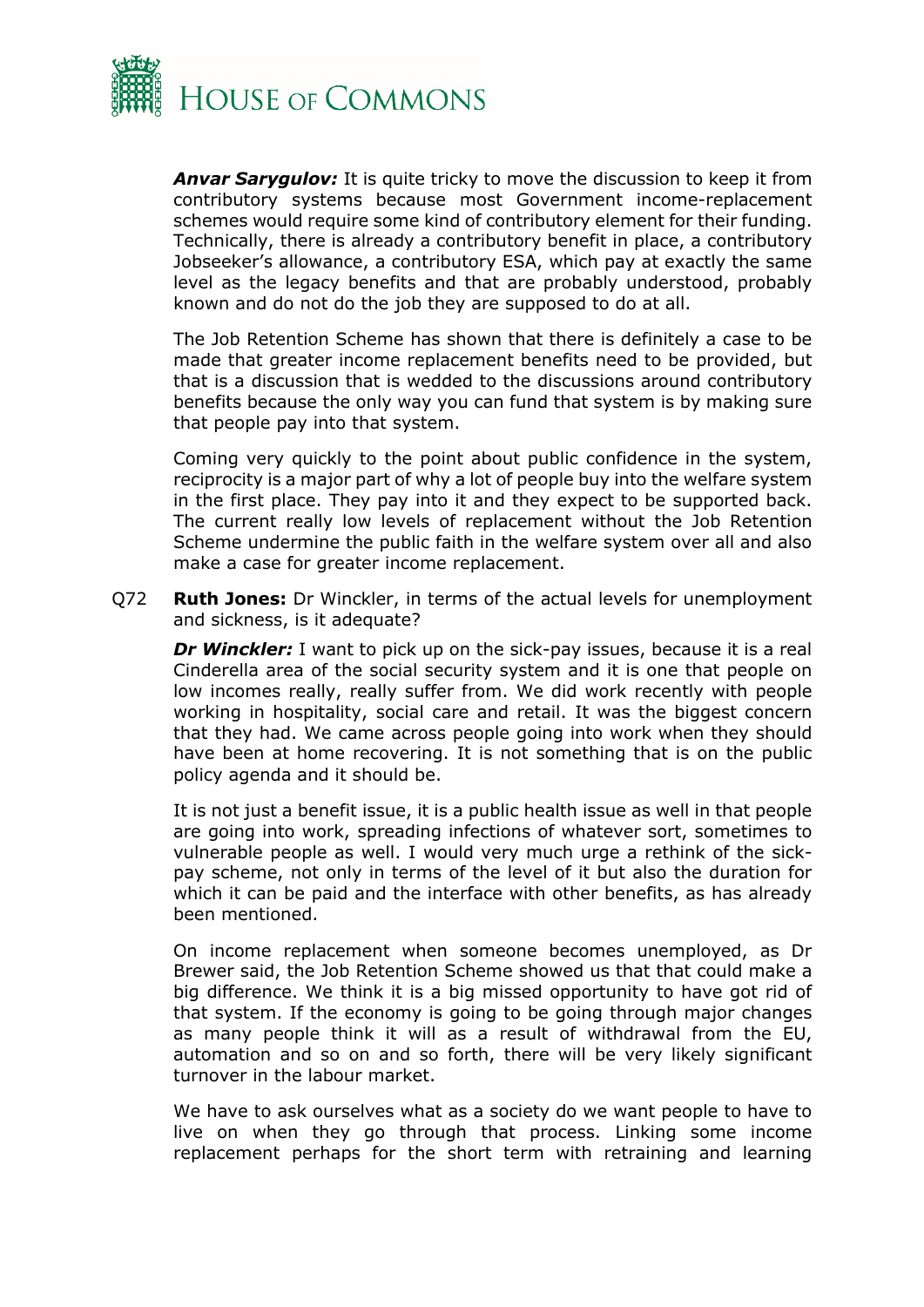

requirements could be transformative, not only for the people who need to claim for that but also for our economy and wider society.

Q73 **Ruth Jones:** Thank you very much. We have all had constituents talking to us about sickness levels and payment adequacy, so you have highlighted an important point from a public health point of view there. Would you advocate a shift back towards more contributory-based benefits, bearing in mind what is going on in other countries?

**Dr Brewer:** Ms Pickles basically highlighted the trade-off here. That most of these other countries that we have been talking about that have higher levels of unemployment benefits also have higher levels of taxation. That is the choice that we need to make. If you asked me where the immediate priority in the welfare system is, I probably would not say higher unemployment benefits, which basically end up going to middle and high earners. I might say something else about poverty levels and adequacy of benefits. As part of our reflections on what has the inquiry taught us about the resilience of the UK economy and the resilience of the welfare system, we should think about whether it is worth having higher earnings-related benefits.

Two terms get used—contributory and earnings-related. It would be good to have unemployment benefits and sickness benefits that had a stronger link to your previous earnings. That is where the pandemic showed us we had a weakness. We do not protect middle- and high-earning people from sickness or unemployment. That is the earnings-related bit that is important. "Do you have to have paid things in to get some money out?" is the contributory bit and that bit I am less bothered by. I would more prefer universal but earnings-related benefits in the event of unemployment or sickness.

Q74 **Ruth Jones:** Thank you for clarifying the two terms. It is very helpful to us.

Ms Pickles do you have anything else to add? You highlighted it earlier on.

*Charlotte Pickles:* Yes, I would be supportive of thinking again about the contributory principle, for the reason that was pointed out around the legitimacy of the system. We have long talked about something-forsomething system. Back a couple of decades we talked about trying to make that reality. But the bit of the something-for-something that we have forgotten is the something that the state gives to the person as opposed to the something that the person has to do in return for receiving the benefit.

While, yes, the level of the contributory benefits of the new-style JSA and ESA are now the same as the UC standard allowance, they were not during the pandemic. You were worse off during the pandemic if you had paid into the system and had to rely on those contributory benefits, because they did not get the UC uplift. That is pretty unconscionable if you are saying that is the model that you want.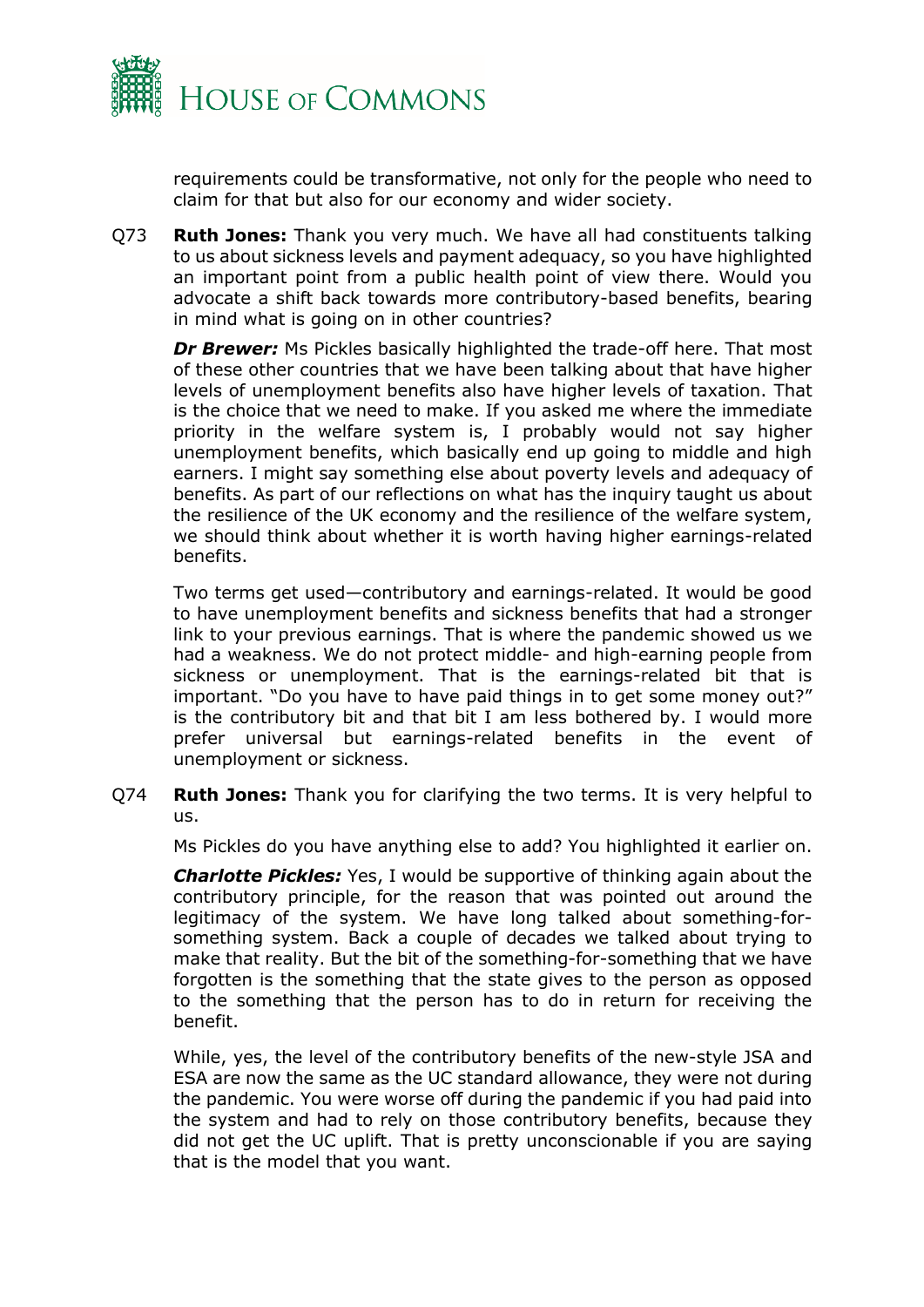

It is absolutely true that the CJRS was a phenomenally successful programme. It is also true that, at least anecdotally, there is quite a lot of evidence that people were very reluctant to come back off furlough because being on 80% of your wages without doing any work can be quite attractive. If you were going to do something like a higher level of earnings replacement, you would have to think carefully about what the impact on work incentives was in that scenario. Like most European countries, you would want to time limit that in some sense and have for the first six months you get X%, then it drops down for the next 12 months and then you are back to a what that base payment looks like. You would have to think about multiple challenges and disincentives and incentives that you are building in with that.

*Anvar Sarygulov:* To slightly expand on Charlotte's point, but first of all I think it is discovering there is a shift back. Our view is that, considering the adequacy levels of the existing system, we cannot take away from it. Any kind of earnings-replacement contributory system has to be built on top of it, in addition to it, which is why it requires significant contribution from workers themselves or from businesses.

To expand on Charlotte's point, there are multiple aspects of the system that you have to think about. You have to think about whether it is voluntary or compulsory where people pay into it. We have a previous proposal as an organisation around the design of that. You have to think about how time limited it is, about what percentage of earning placement it is. There are multiple levers in play that you have to think about and play around with. Also, how much more taxation will people tolerate if it is a compulsory scheme? There is an amount of trade-offs here.

*Dr Winckler:* There is a risk that talking about contributory schemes and schemes related to earnings take us away from the people who are still very, very squeezed by the current system. Children cannot contribute, disabled people cannot contribute. While there is an argument and there is a case—and I would not disagree—for introducing an earnings-related element, particularly around unemployment and sickness, that must not take us away from the fact that there are people in society who cannot meet those requirements and at the moment are living on incredibly low incomes.

Q75 **Ben Lake:** It has been mentioned earlier about some of the gaps in the system or where perhaps the system has not been quite as effective. Dr Winckler, you mentioned the self-employed. I am conscious that the Bevan Foundation has been conducting some research into this. Could you elaborate a little bit on any of the preliminary findings of that research and to the broader question of how effective is Universal Credit in supporting the self-employment?

*Dr Winckler:* Thank you for the question. Yes, we are part way through it; we are not at the end yet. What we are finding is that people in lowincome self-employment suffer a double whammy in that their incomes are low. Setting aside issues around declaration, median incomes of self-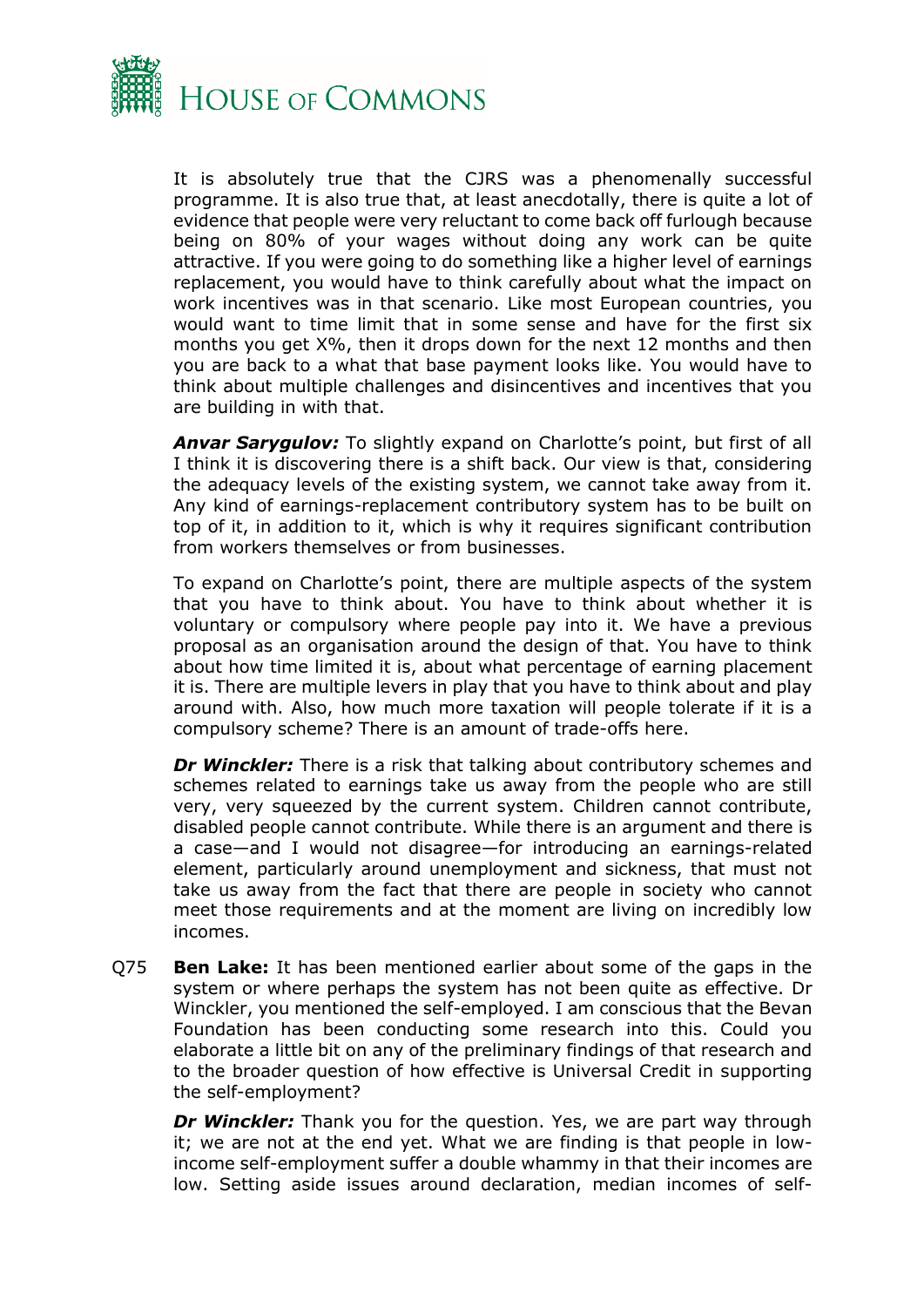

employed people are below those of people who are employees. For the most part, they do not have access to the safety net and they are not in a position to make private provision through things like sickness insurance or business insurance.

As we have been doing case studies with individuals, what we have found are people who have had to use their savings, which were set aside to pay future tax bills, but they breached the requirements for Universal Credit so they have been using their savings. They have been selling their vehicles and their tools in order to get by. There are significant gaps in the system. To some extent, those have been filled by devolved schemes that have met the requirements of particular groups but there have been issues around individuals knowing about them and being able to apply for them.

We must not forget that there are more self-employed people in Wales than there are who work in manufacturing. There is a big chunk of the economy—around a quarter of the workforce in parts of Wales—in rural areas. The safety net that we worry about that is there in the benefit system for the most part is not available to them.

There are technical aspects around the interface between self-employment and Universal Credit that I am not qualified to talk about, but we have highlighted an area where we feel that the social security system is not quite working as well as it could.

**Ben Lake:** Thank you, Dr Winckler. I can certainly endorse the point about rural areas. In Ceredigion I think 28% of the workforce are self-employed, so it is a big concern locally. Dr Brewer, could I turn to you for your comments on the topic?

*Dr Brewer:* Yes, the very long run—to zoom back several decades—the approach of the welfare system to the self-employed has traditionally been, "You do your thing, and we'll do our thing, and there's no need for the two to interact". In other words, we thought self-employed people should take care of their own sickness insurance, their own unemployment insurance and they should be the ones taking responsibility for adverse outcomes.

We started to move away from that when we paid in-work benefits in the 1990s and 2000s and of course self-employed people could and should get those. Again, the pandemic has exposed that we don't have our approach right to supporting self-employed people when things go wrong. They cannot get contributory JSA so, as Dr Winckler was describing, people who suffered sudden employment losses in the pandemic fell on to Universal Credit. Then they might have hit capital limits, which arguably should be different for self-employed and employed people. The Government need to look at how they treat the self-employed.

In the other direction, we have also criticised the self-employment grant scheme. That had to be introduced at pace, otherwise there would have been severe destitution among some people, but it also had a great many flaws in it and in some cases was paying out too much money. That shows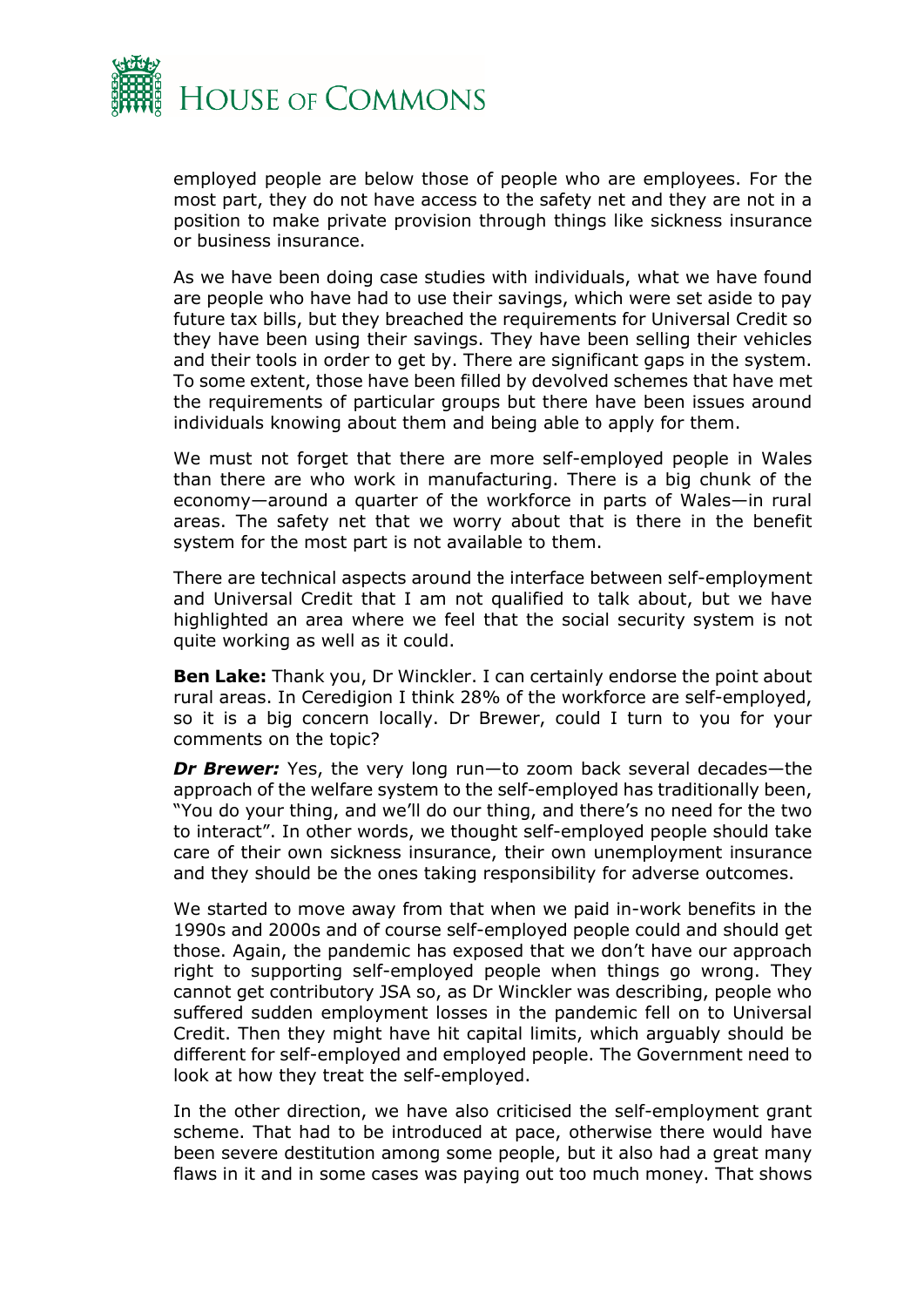

the risks of doing things quickly. Ideally, we would like the Government to think about how they want to ensure and protect self-employed people in the event of shocks, and get those systems in place before the next economic crisis.

Q76 **Ben Lake:** To follow up on that, you mentioned that perhaps in the past few decades there has been an assumption that the self-employed will do their own thing. Is there anything that you have come across in more recent times to suggest that perhaps that attitude is changing in government or in the Department for Work and Pensions?

*Dr Brewer:* In the welfare system over the last 10 years not really, no. What the pandemic showed us is that, ultimately, that position is not sustainable through all economic circumstances. There are some shocks where it is just not feasible for the Government to say, "That's it, you're on your own." Therefore, the Government did have to step in, and it was right that the Government stepped in, but they did so in a way that was pretty clunky, and we probably wasted taxpayers' money paying out grants that were not needed. There were also thresholds that meant that those who did need money went without. It would be nice to get this right in advance of the next big crisis.

*Charlotte Pickles:* Very briefly—because I am not an expert on the selfemployed and Universal Credit, and forgive me for always banging on about how you pay for these things—there is a part reason why selfemployed get less in the system, which is that they pay less in. They pay a lower level of national insurance contributions. That is part of the rationale. I would agree that that is part of history that we should get rid of and we should equalise and then provide benefit support for them.

Both colleagues have also mentioned the savings or capital rules. That is one area, if you wanted to look at enabling people to access greater support, where you might want to look at the fact that the £16,000 I do not think has been uprated since 2006. You could enable more people to access the system by changing or increasing that capital rule so that you are not cutting so many people out.

*Anvar Sarygulov:* We did quite an extensive report on Universal Credit in 2019, just before the pandemic. The self-employed are one of the groups that we identified as those who are much more likely to struggle than others.

I want to point out two things that are issues. First is how work coaches provide support to self-employed claimants. The support is poor in terms of quality. Work coaches often do not have the skills or the knowledge to support self-employed people, especially those who have niche businesses. That creates problems for self-employed claimants, who feel like the work coaches are not giving them the support that they need.

The second and slightly more technical point is on the minimum income floor. That is that self-employed claimants after a year of being on benefits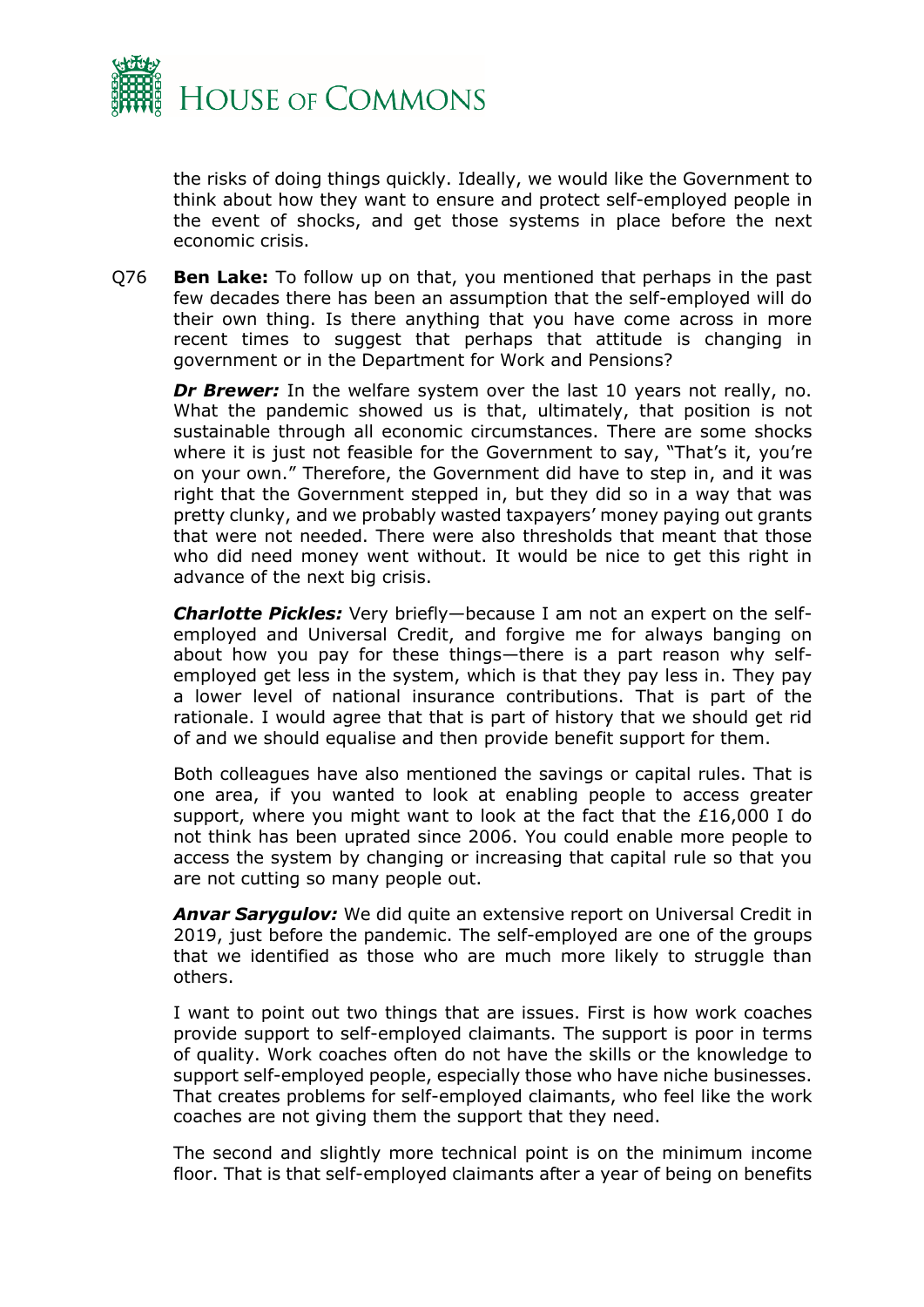

are expected to earn a specific amount. They will not get the benefit if they are earning less than that because of the assumption that self-employment is sustainable. Of course, businesses—especially start-up businesses often have big ups and downs. We would argue that there needs to be a lot more flexibility around minimum income floors. I think there needs to be an additional 12 months' exemption. We noticed that happening during the pandemic, and even now where workers have the discretion to provide several additional months of exemption for the minimum income floor. We think that should be something that is a permanent fixture of the system to help low-income self-employed people.

**Ben Lake:** Thank you, that is very helpful.

Q77 **Ruth Jones:** I am going to go to Dr Winckler specifically here because I am looking at the relationship between the DWP and the Welsh Government. What is your assessment of the effectiveness of the collaboration between the two and how the benefits and grants are delivered in Wales?

**Dr Winckler:** I am not party to any discussions at all so I cannot comment on that, or even if there are discussions between the two. In terms of the DWP's delivery of the benefit system in Wales, there is a liaison group and what I hear is that the delivery is no different—no better, no worse—in Wales than in other parts of the UK. What we are interested in, though, is the ways in which the social security system, as determined by the UK Government, butts against devolved policy areas and devolved benefits.

There are three broad ways in which they interact or certainly have an effect. The first one is around interface issues in terms of things like passporting, where eligibility for Universal Credit might open the door to eligibility for things like free school meals or council tax reduction scheme. There are certainly concerns about the effectiveness or otherwise of how that works. There are issues around data transfer and so on and so forth.

There are also then ways in which changes in benefits affect demand for particular devolved services, around demand for advice and guidance on homelessness, for example. It has been established that changes in LHA levels have increased levels of homelessness. There is that kind of change and it has consequences downstream.

At worst there is a potential conflict and undermining of devolved strategies, policies and targets by changes in the benefit system. You can see these happening around housing, around education, around care leavers, domestic abuse, economic development, digital and financial inclusion, health and wellbeing. There is a huge, long list of areas where decisions taken by DWP have potentially very significant consequences for devolved policies.

Q78 **Ruth Jones:** Thinking about Wales in particular, are there any barriers specifically in Wales between the DWP and Wales?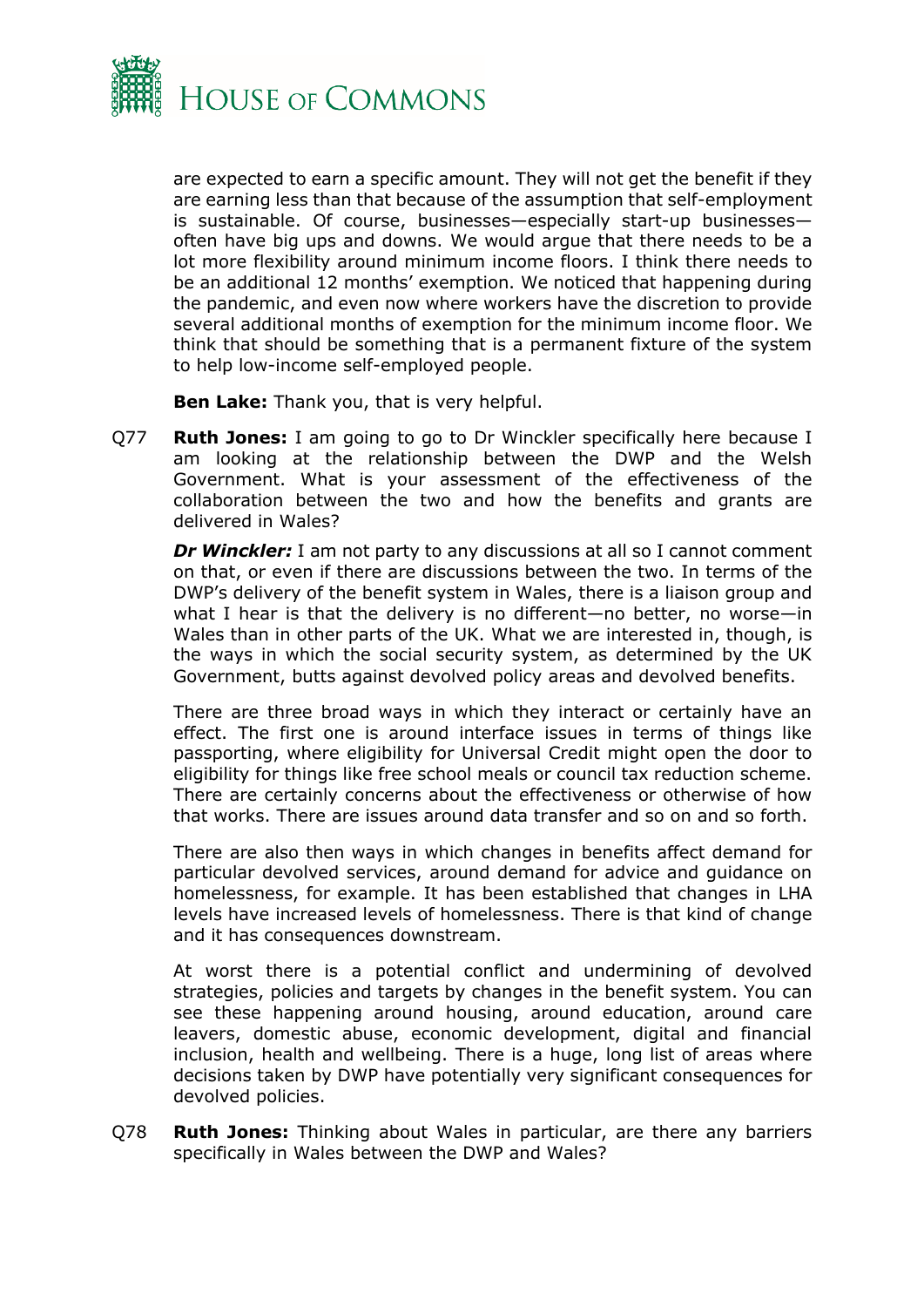

*Dr Winckler:* I suspect the different political persuasions of the respective Governments may well be a factor. I know, for example, that the Welsh Government have been very strongly opposed to the use of sanctions. It is not clear to me the extent to which DWP would take into account or change its decisions in respect of any representations made by the Welsh Government. The ideal I would see would be that there is consultation between the two Governments so that, if the UK Government are intending on a certain reform, there is consultation with the Welsh Government about how that will play out and about what the consequences for that might be and potentially with mitigation put in place. I am thinking particularly around housing, for example. As you know, the Welsh Government's expenditure operates within a predetermined chunk, so their ability to flex to take account of decisions is very limited.

Q79 **Beth Winter:** Given some of the difficulties that Dr Winckler has already picked up on, in terms of the relationship between the UK Government and the Welsh Government, I want to focus on the devolution of benefits and ask what you feel are the key benefits and risk of devolving benefits. I would like to ask Dr Brewer first, please, maybe drawing on some of your experience and knowledge of Northern Ireland and Scotland and the practical implications of devolving social security.

*Dr Brewer:* Yes, I will say a bit. I think existing devolution has gone fairly well, although it has probably helped that the Scottish Government have always had tendencies to be more generous than the UK Government, rather than less generous than the UK Government. It is not clear how a devolution of benefits would work if that situation were reversed, for example but so far it has gone well.

I would not say it is always a good idea. Devolution of benefits does have the potential to get complicated and messy, where the two Governments want to do different things and where decisions made by one interact badly with those made by the other.

In Scotland the ability to add on benefits on top of other things, is perfect. That has deliberately been set up in a way to try to reduce interactions between Scottish-administered benefits and UK-administered benefits, which is a helpful principle. However, it does mean operational difficulties may arise were the Scottish Government or Welsh Government to be given more powers over more of the benefit system.

Complexities arise when you have two different benefits interacting with each other. If the Scottish Government invented a benefit that then fed back into the calculation of Universal Credit that is when devolution becomes difficult and messy. The ability to add benefits on top of the existing system is a relatively simple thing to do and so far that has been successful. Sorry, it was a very long answer not saying too much.

Q80 **Beth Winter:** Do you think it is a good idea?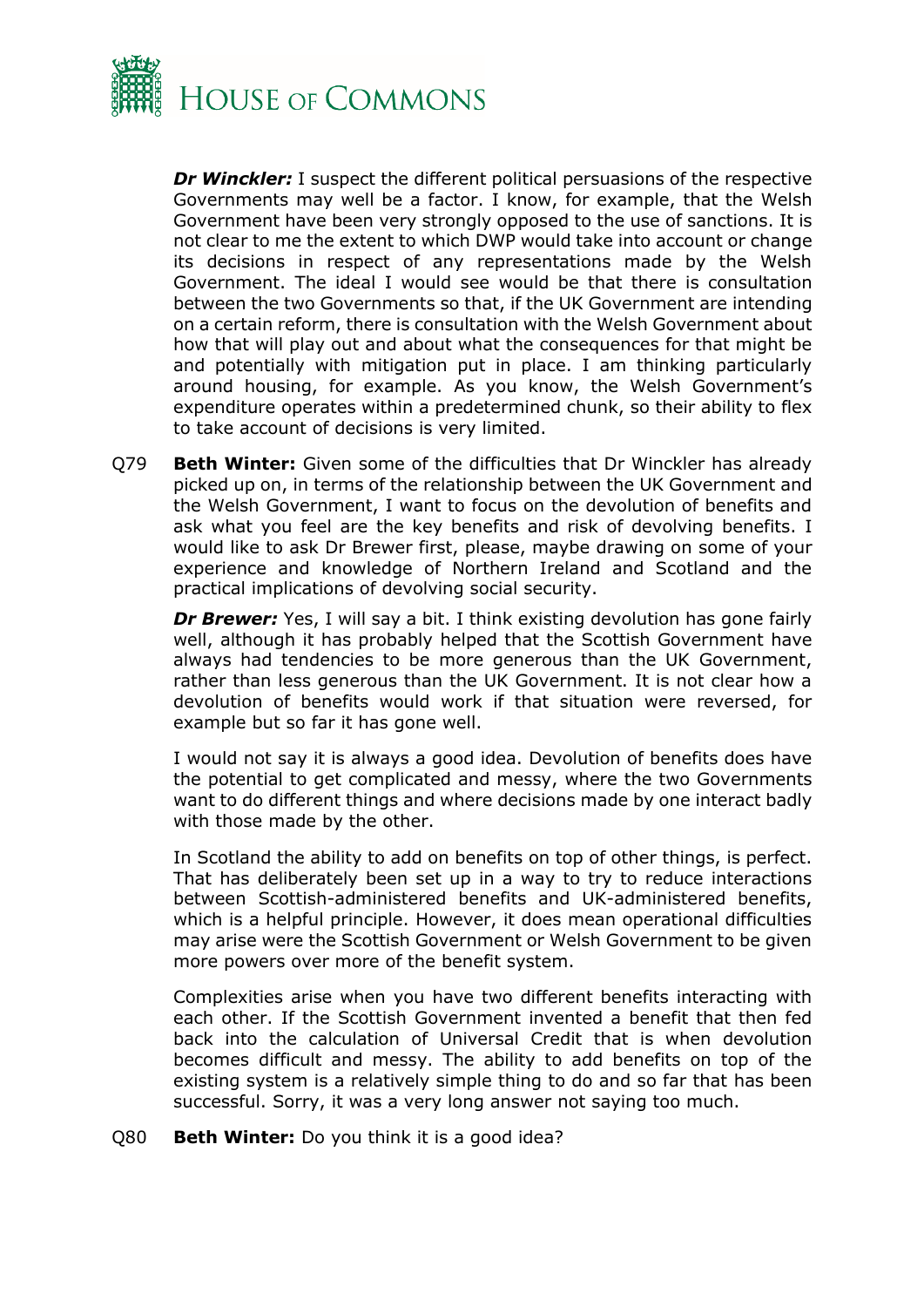

*Dr Brewer:* Yes, it is a good idea, and it is good that benefit policy is linked. As Dr Winckler was saying, in many areas policies, which interact so much with the benefit system and benefit policy, have already been devolved. If skills policy and economic development is devolved to Cardiff and Edinburgh then arguably, for example, so should the design of Universal Credit and the sanctions regime. Housing support should be devolved to go alongside housing policy, for example.

Yes, in principle, devolution can be a good idea. However, we have to think carefully about exactly what benefits are being designed where and where there is potential for horrible interactions.

*Charlotte Pickles:* The principle of having decisions taken as close to the citizen as possible is a very important and positive one. On that basis, absolutely, I think the more devolution the better. Where it gets complicated is, again, how you fund that. Yes, there is a positive in the sense Scotland is being more generous in some respects and Wales has indicated it would like to be.

Both Scotland and Wales are net recipients of revenue from Westminster. If you want to devolve benefits and then the Welsh Government decide to make them more generous, that would make them more costly. Obviously, there are then fiscal powers that the Welsh Government have to raise more tax to pay for those more generous benefits. I think it was the Wales Centre for Public Policy that did a short paper last year on this and pointed out that—using their words—given the nature of the tax base in Wales it might be challenging to be able to fund it.

We tend to focus on the nice part, which is that you could be more innovative, try more things, be more generous and you could design a system to be more appropriate to the local labour markets that you have in different parts of Wales. All that is great. However, the reality that benefits are very costly things to pay out is bit of a reality check given, as I say, the devolved Governments tend to want to spend more rather than spend less. That is a challenge. I very much support what has been said around if you are devolving the key levers by which you can bring people out of benefits you should probably also devolve the benefits bill.

As a very final comment, one of the things I think was interesting about the Clinton reforms, back in the 1990s, was that in a block-grant model they devolved the funding for paying the benefits as well as the control at state level for getting off benefits. They could keep some of the savings then, so there was an incentive to be more effective in the way you helped people off benefits into work and there were also some disincentives. There are lots of shortcomings in the American system that we will not get into, but you have that kind of push and pull: if you can get more people into sustainable and high-paid work you keep some of the savings you have made.

There are different questions, but I think the cost of it is the big question for Wales.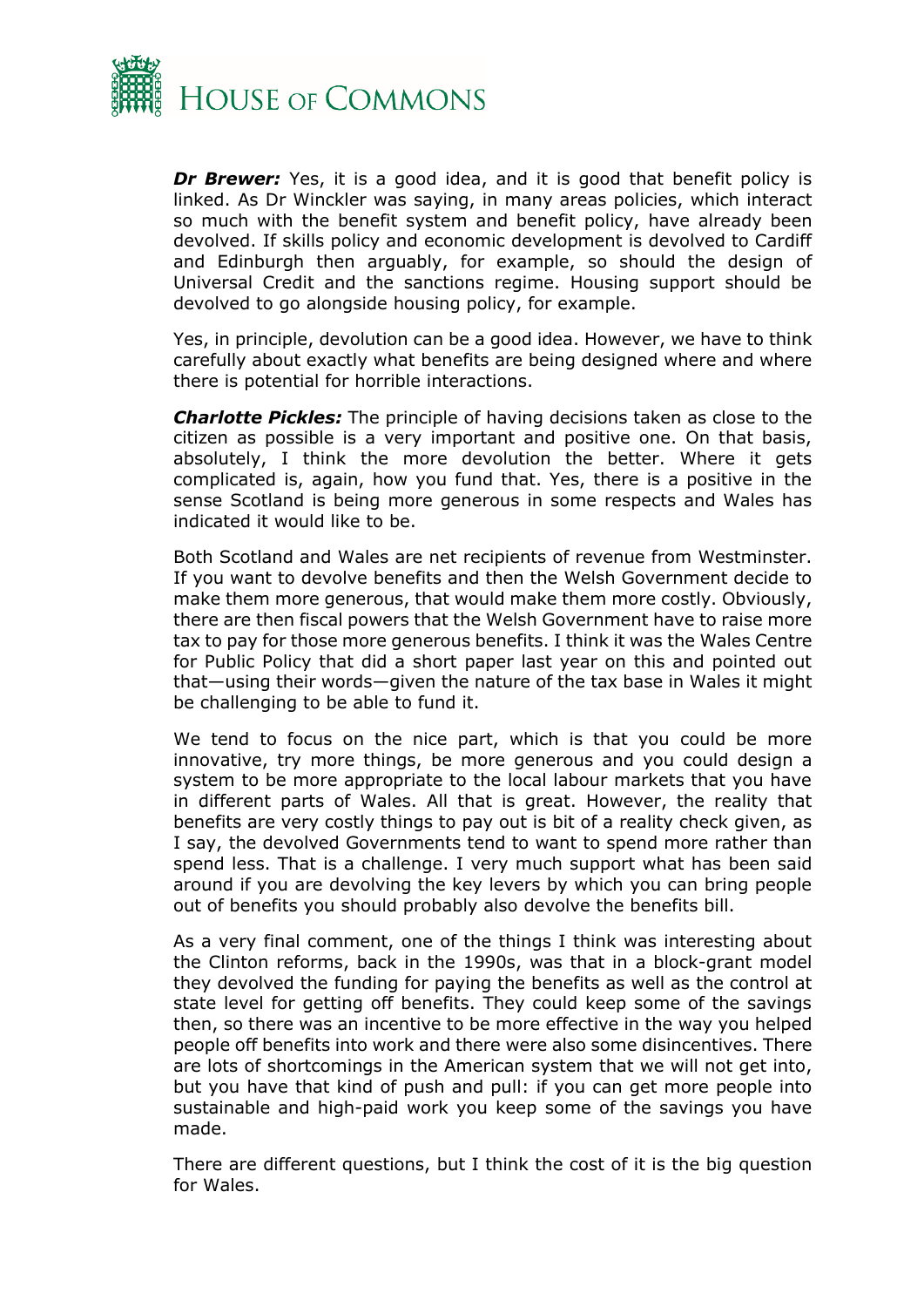

*Anvar Sarygulov:* I will comment a bit on the Scottish case. Has the Scottish devolution been a success so far? Yes, but that needs to be nuanced with the fact that so far the main principle of the Scottish devolution is basically that for each benefit they copy the system as it is, perhaps make minor modifications, rename it and run it themselves or plan to run it themselves. They have plans, for example, for more significant reform for the carers' benefit in Scotland, which is forthcoming. How it will go and interact with the system and the Scottish-designed bespoke system—if they design a bespoke system—is still an open question.

I think where Scottish devolution has been shown to be a clearer success as a Scottish-choices system is the fact that in Scotland Universal Credit claimants are able to make an immediate choice about how often they receive their benefit and whether it goes directly to their housing, which is planned to be the default choice. That is something that can be learned by a system. Where there is potential with devolved systems is perhaps the type of different lessons they can teach each other.

Whether devolution is a good or bad thing—we will make an agnostic point here—depends on how it is conducted.

Q81 **Beth Winter:** Finally, Dr Winckler, what are the risks and benefits of devolution, please?

**Dr Winckler:** First of all, we must not think of the benefit system that it is all or nothing. Much of the debate in Wales has assumed that we have to talk about the whole benefit system, and we do not. We have learnt that from seeing the devolution to Scotland. There are some parts of social security that should not be devolved, because they genuinely are part of the social union. That is things like state pensions, child benefits and, arguably, some disability benefits too. It is not all or nothing.

I think there is a strong case for devolving those parts of the benefit system or the social security system that align with devolved responsibilities. That is things like the housing element of Universal Credit and Jobseeker's allowance, particularly for 16 to 24-year-olds. There is a strong case there for at least giving more power and control over the design and delivery of those bits of the system, even if it is not full devolution. We need to be clear what we are talking about.

There is also a case where there are concerns about the appropriateness of the current system to devolved circumstances. We have major concerns about the determination of local housing allowance, which appears to not reflect local circumstances even within the parameters of the 30th percentile and so on. Local knowledge and local insight will tell the system that there is something not quite right here.

What I would say is that any devolution would need to make sure that the Welsh Government had the fiscal powers in order to cope with fluctuations. I anticipate that any devolution would need to bring with it a financial envelope of current levels, as is in Scotland. If there is then fluctuation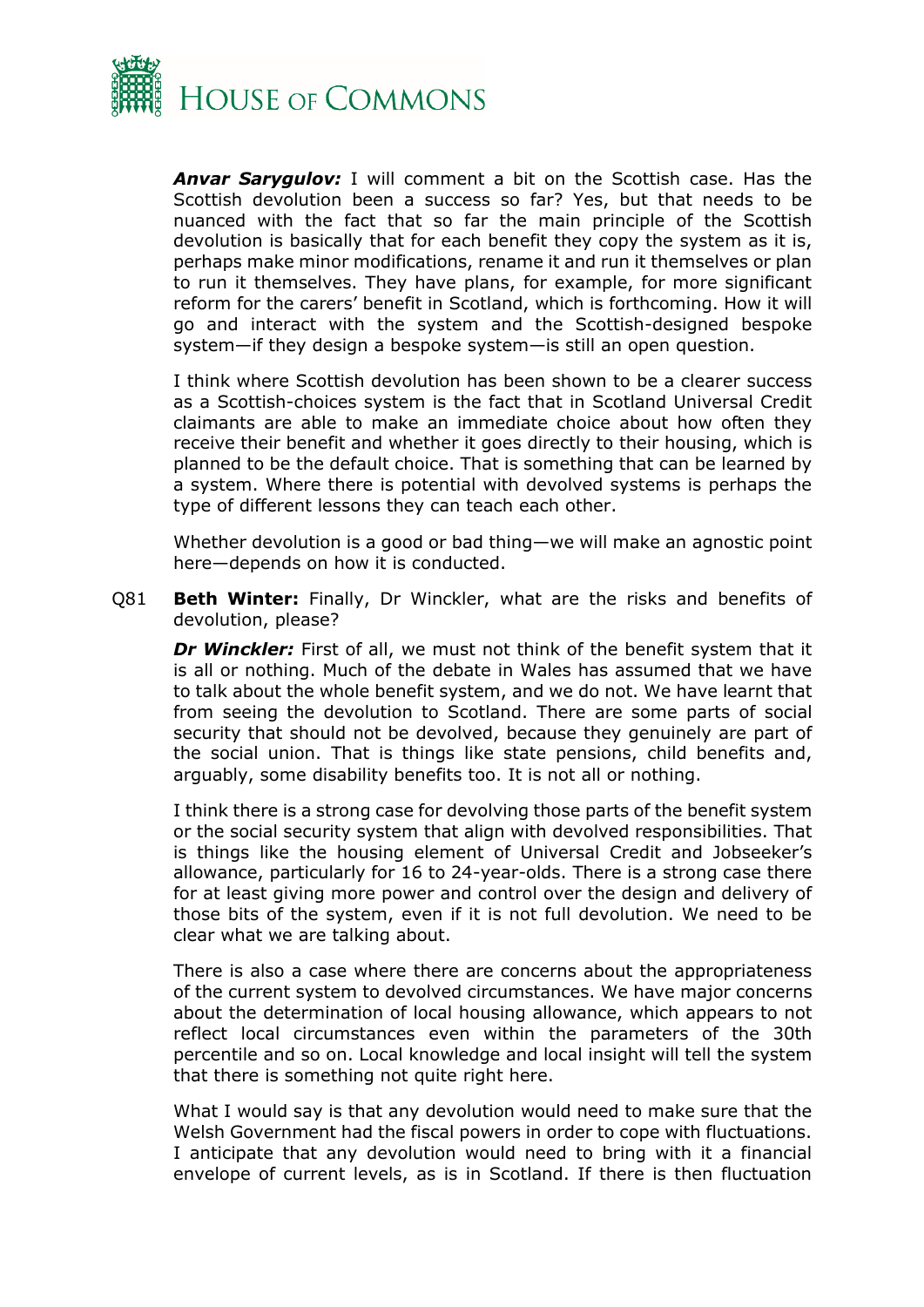

around that the Welsh Government need to be able to do that and they do not have those at the moment.

**Beth Winter:** Thank you. I have a specific one for you, Dr Winckler, in terms of Welsh Government allowances and grants. How effectively do you feel the local authority provision and Welsh Government grants complement reserved benefits? I know you have done a bit of research on this and you have spoken about a Welsh benefit system as an alternative. I would like some insight into that research, please.

*Dr Winckler:* There is a huge number of devolved grants and allowances that complement and supplement the UK social security system. That is everything from free school meals, to the education maintenance allowance to discretionary housing payments, which technically are part of the DWP system, the council tax reduction scheme and so on. The value of those benefits in cash terms is quite significant, as well as being of considerable benefit to people who claim them. They are not normally seen as part of the benefit system. They are administratively scattered through different bodies, different ministerial portfolios and are often delivered with different requirements depending on which local authority you live in.

We have argued that there is potential to strengthen the importance of that system by bringing them together into a coherent system that is easier to access so, not unlike Universal Credit—when you apply for one you can access all of them and not have to make multiple separate and different applications to different bodies in order to get them.

We have also argued that, as with Universal Credit, there are questions about the adequacy of the level of support. For example, the education maintenance allowance, which is hugely important to low-income earners in further education, has not increased for 15 years, it has been frozen at its previous level.

Not dissimilar to the UK benefit system, we think it is around the efficiency of administration and effectiveness in terms of the level.

Q82 **Beth Winter:** Who do you think should fill the gaps, the UK Government of the Welsh Government?

*Dr Winckler:* We are focusing on the Welsh Government, as a Welshbased think tank we are focusing on them to establish such a system. There are questions about where that system is filling shortfalls in what is being delivered by the UK Government. For example, more and more discretionary housing payment is filling the gap because of the inadequacy of the local housing allowance in meeting people's rents. We have come across an example recently of a local authority that has increased its discretionary housing payment with its own funds in order to give some sort of compensation to households that have the lost the £20 Universal Credit uplift. There are, perhaps, ethical questions about the extent to which the Welsh Government could and should be doing that. Nevertheless, for individuals receiving it, it makes a big difference.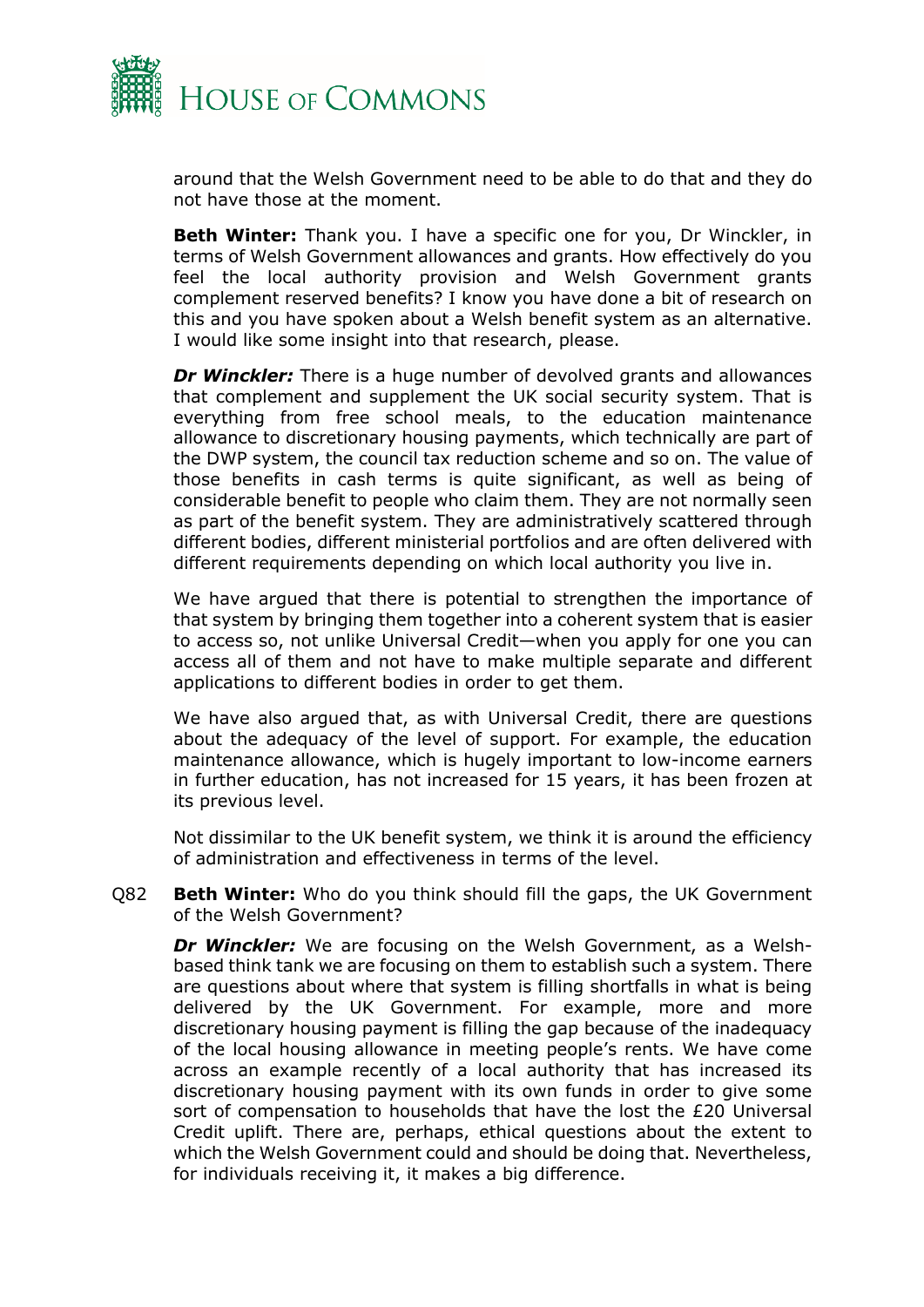

**Beth Winter:** Thank you, Dr Winckler. Thank you, Chair.

Q83 **Rob Roberts:** We are going to move on and look at universal basic income. As a very, very broad overview—we will drill down into specifics as we go on—I am interested to know what the panel's thoughts are on universal basic income generally, in terms of the potential benefits and risks of it. I shall start with Dr Winckler, if I may.

*Dr Winckler:* Rather than give you a view of the strengths and weaknesses, there are real questions that need to be answered before you can even get to that point. UBI means different things to different people. An absolutely key question is what the value would be of any UBI. Proposals range from a UBI of £35 a week to £240 a week. That is absolutely key because that then affects all the other arrangements one might put in place.

There is also a question about how you could cope with people with differing needs, people with high housing costs, a lot of children or the costs of a disability. That is not something that tends to be addressed by some of the proponents.

There is a question about how you would avoid increasing inequality for people who work. At the end of the day, about three-quarters of the population is in work and earning an income. How would you avoid giving UBI to high earners, particularly a generous UBI to high earners? There are questions about how it would be paid for. In the case of Wales, if it was devolved, whether the Welsh Government would have the power they need not only to deliver a UBI but also to cover the costs through increased taxation. There are big questions for us.

**Rob Roberts:** Definitely big questions.

*Charlotte Pickles:* I have a similar response to Dr Winckler. How universal is it? How basic is the income? If you are really going to go back to the original concept of a UBI, which is that you could live on it, it is entirely unaffordable. Even if you were to say, "Let's maybe not be as generous", so it is a maybe 60% of median income or poverty line UBI, you would end up then taking money away from certain groups in the current system that get more, such as disabled people. If you have someone with a severe disability at the moment, they will rightly be getting quite substantial topups.

Are you going to say to them that they now have to level down their income in order to do this? If you are not, and you are going to say, "No, we will still keep top-ups and the way we deal with the high earners is that we will tax it out of existence", you are recreating the benefit system. Therefore, the question is, "Why are we having a conversation about UBI at that point and why do we not just fix the social security system?"

People argue it helps remove stigma. You asked what the pros are. It helps to remove stigma; it helps with uptake, because you are not requiring people to apply, and you obviously have barely any administration costs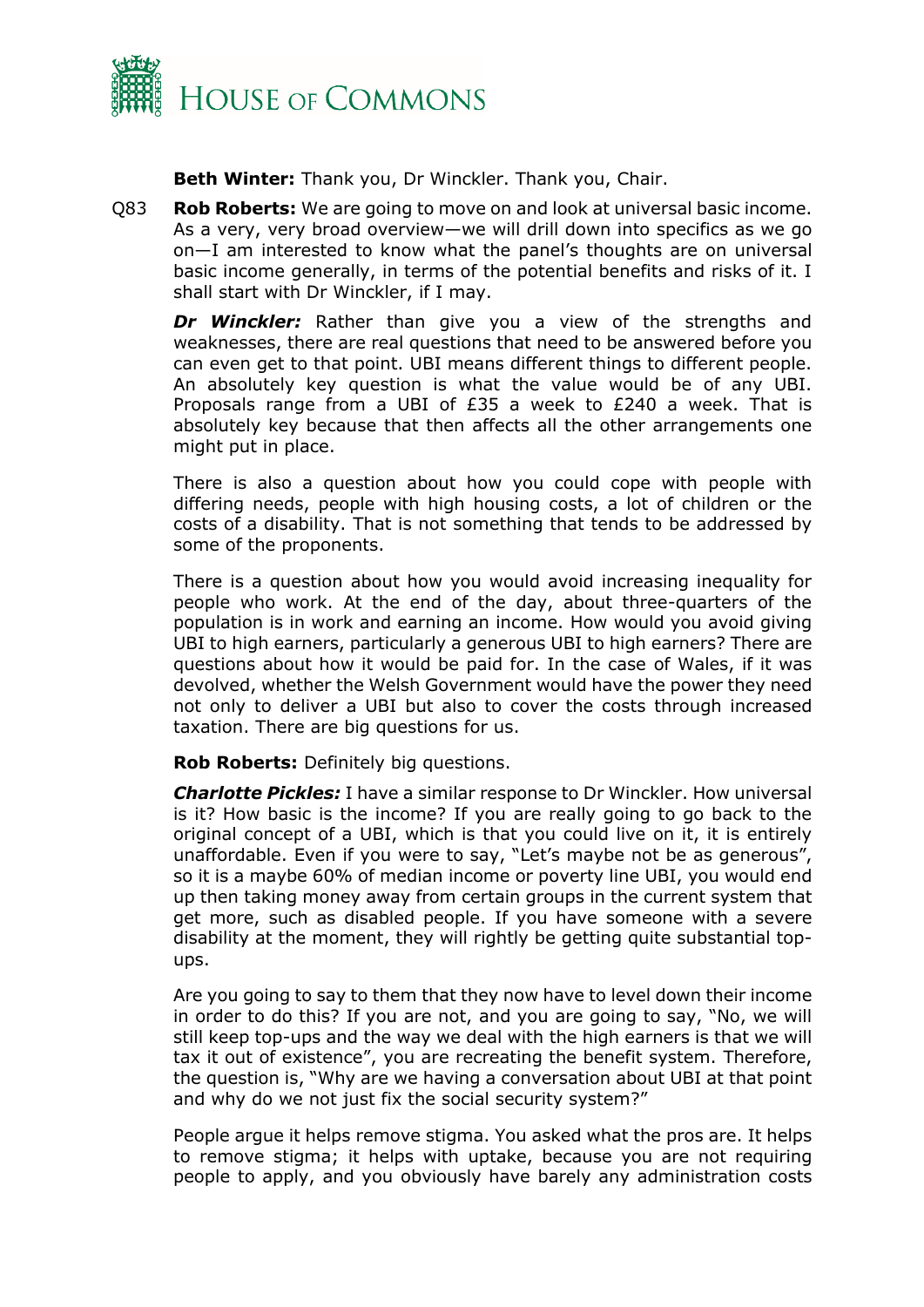

because presumably the taxman just sends out the cash. There are—not necessarily entirely marginal—some benefits there. However, I think overwhelmingly the negatives and the challenges outstrip those benefits.

*Anvar Sarygulov:* I am not going to talk about different needs, I think the previous panellists have covered that pretty clearly. The main issue has been identified and why it is that we are sceptical of UBI.

What I want to add as an additional issue is the way it is likely to undermine confidence in the welfare system. We have not done polling in Scotland but it is very likely that it is similar across the country. People like conditionality. When asked, the majority of people support that the welfare system is a safety net. To give people money without any conditionality, without any requirements, will simply undermine faith in the system. It will be very difficult to increase the taxation that is likely to be needed to deploy it with any kind of sufficiency in the first place.

Therefore, on top of the different needs points that have been raised very clearly, it is very problematic from a public-support-for-system view.

Q84 **Rob Roberts:** About six months ago, Dr Brewer, your Resolution Foundation said, "it is difficult to tailor support to the circumstances of particular households, and without doing that, the cost of providing support that even matches what is done by our existing social security system becomes prohibitive". That seems to echo the comments we have heard. Is that something you still stand by? Can you expand on that position?

**Dr Brewer:** Yes, I do still stand by that. I am sorry, you seem to have four UBI sceptics on your panel.

When engaging in debates about UBI, my approach is to try to find out what the goals are of the proponents of a UBI and then I think, "How can we better achieve that by reforming the existing welfare system?"

First of all, it is very difficult to embark on debates about UBI without knowing what the intended objectives are, how generous it is going to be, whether it is replacing or supplementing the existing welfare system and how it is going to be paid for. When we know all of those then we can have a really good, helpful and constructive debate. Until we know the answers to those questions it is difficult to say up front whether I am particularly a fan or particularly not a fan.

What I was thinking about in that report was whether a UBI can do what our existing welfare system does. The answer was, no, not without spending huge amounts of money that would require tax rises of a sort I cannot imagine the UK Government ever introducing.

Q85 **Rob Roberts:** In the course of that study did you have a figure? Did you put a number on what you expect that would cost?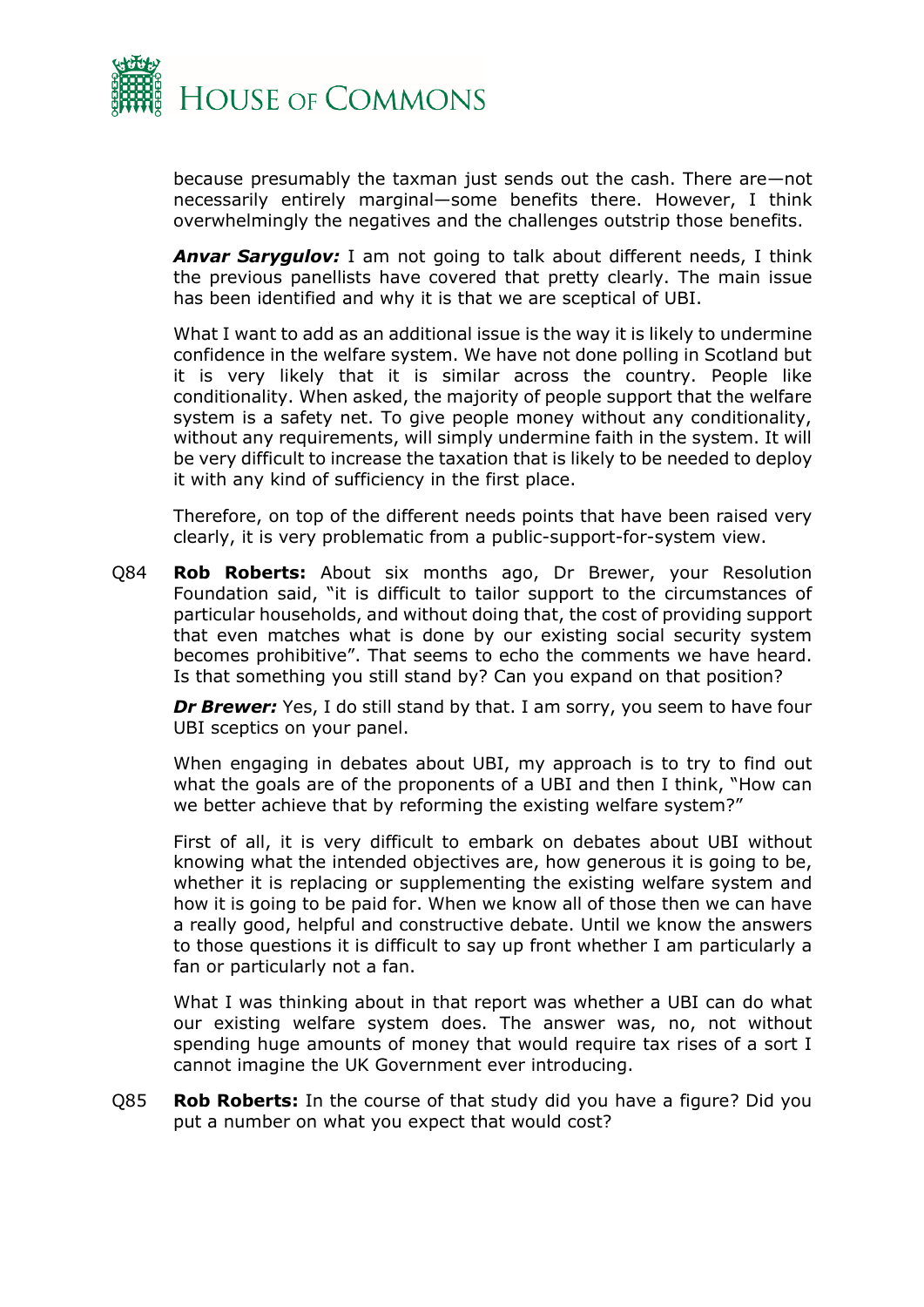

*Dr Brewer:* No, we did not do that. I am aware other organisations, other researchers, have tried to do that. I can send the Committee a note on that. We did not do it ourselves.

**Rob Roberts:** That will be superb, thank you.

*Charlotte Pickles:* I think there was some work done in Scotland where if you set it at the 60% poverty rate it would need another £9 billion, or something like that, which would be 8 percentage points on tax. If you were to set it at the JRF's—Dr Winckler mentioned it before—I think it is minimum income standard. You would need another £38 billion. If you think about the context of expenditure in Scotland it is prohibitively high.

Forgive me, I forgot to say in my earlier answer I think there is also something important here about work incentives. For many decades now we have talked about work incentives. That is partly because work tends to be, for the majority of people, really good for their health and wellbeing. Although trials that have been done around UBI are undecided on the impact of work, at the sort of level that would get you to being a true UBI not just a top-up of the social security system—it would be difficult to avoid disincentivising work. If you were to get to that point I think that would have massive societal impacts.

Q86 **Rob Roberts:** Thank you for that. The societal impacts are something I want to touch on in my second part, and we will start with Dr Winckler again, on what you think about the Welsh Government's proposed UBI pilot. The First Minister has recently said—I think this week—he intends to press on with a pilot for care leavers. Do you agree there is no real way to pilot UBI, because the whole purpose is that it generates societal change, and you cannot do it with a small sample because it is neither universal nor provides a basic income? What are we going to gain from a small-scale trial?

*Dr Winckler:* We need to know more about what the Welsh Government intend. I agree, it is not universal. It arguably is not a trial of the whole UBI approach. Nevertheless, there are probably lessons that can be learned in terms of supporting a group that can be quite difficult to reach and to engage with them, particularly in terms of access to work. I think while perhaps UBI is not the right name for it, there will nevertheless be lessons to learn.

I want to come back, if I may, on some of the answers to your previous question as well. What is important in the discussion about UBI is not to lose one of the drivers that underpins some of the arguments, there is merit in remembering and hanging onto that, which is about the fairness and equity of it. We have an element of UBI in the state pension and child benefit at the moment. If we could introduce that sense of dignity and that sense of it being fair and reasonable for people to apply for working-age benefits as well, we might meet some of the concerns of people who are arguing for UBI. I have put two in one there, sorry.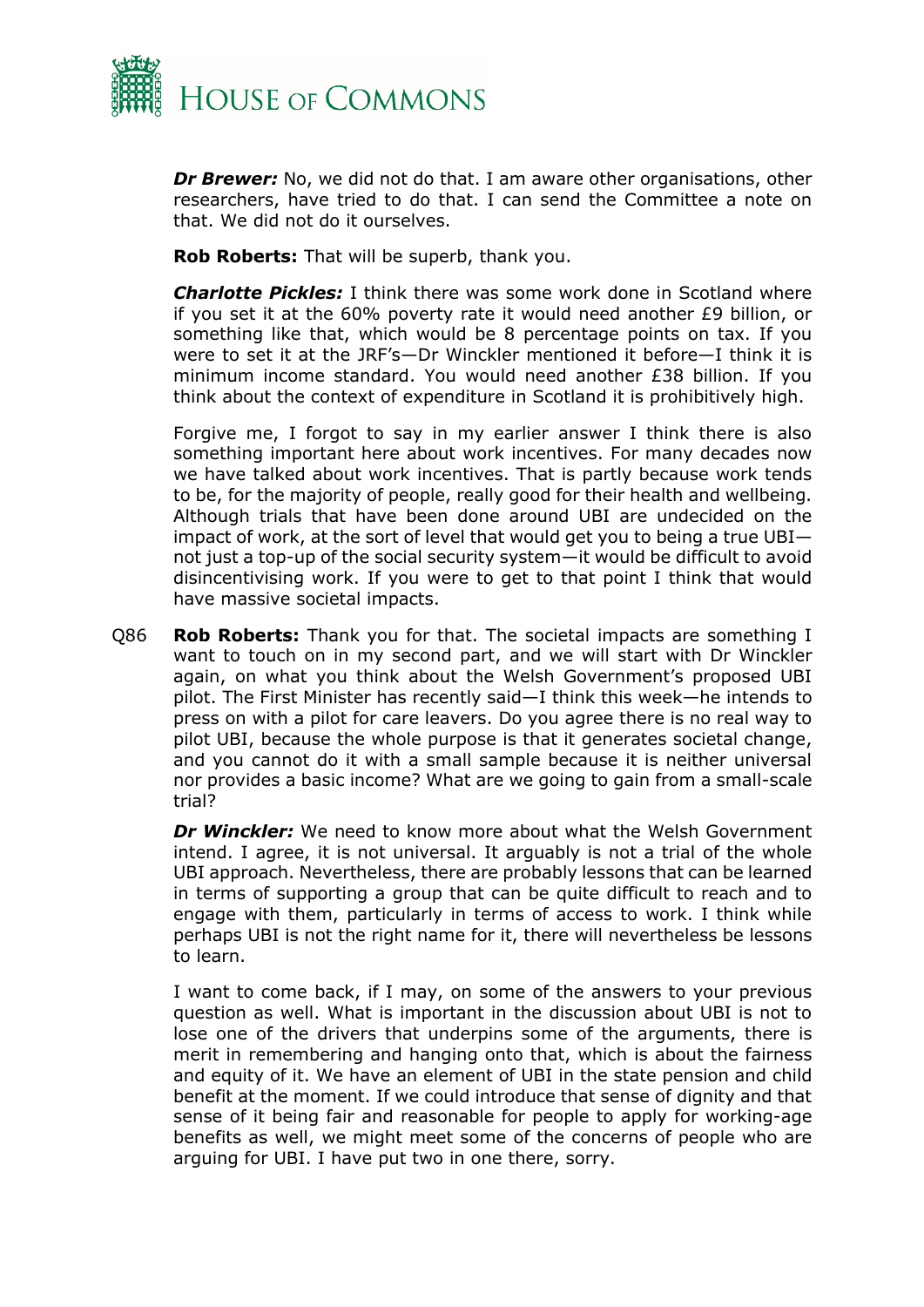

Q87 **Rob Roberts:** That is fine. You have previously said yourself that there are, "immediate and deliverable actions" that can be taken to help meet people's basic needs that are, "more practical, but much less headlinegrabbing" than UBI. I could not agree more. What do you think those actions are?

**Dr Winckler:** I would say the restoration of and uplift to basic benefit levels—whether that is restoring the £20 cut to Universal Credit and making sure the local housing allowance covers people's rents.

Q88 **Rob Roberts:** Thank you very much. Out of the corner of my eye I see furious nodding from Ms Pickles to your answer.

Touching on those responses, Ms Pickles, and what you have said previously, are you therefore of the opinion that a small-scale pilot is, of course, going to be useful because it is targeting a particular bunch of people to whom increased income would be beneficial? What would doing a pilot on that basis actually tell us?

*Charlotte Pickles:* I agree with the previous answer. It would not tell you anything about UBI because it is not UBI. Although that is a trendy tag to add to it, I think it is profoundly unhelpful. It is a great pilot to do because we know that care leavers are a really vulnerable group. We know that on the whole their outcomes are desperately poor and nowhere close to where we would want them to be, so why not trial temporary additional support for this group to help them get on their feet? However, do not call it a UBI. It is not a UBI. It is not going to tell you anything about a UBI. It could tell you something really important and you might get more support for it by addressing what it is, a great initiative to support a particularly vulnerable group of people.

**Rob Roberts:** I see more nodding. Dr Brewer, you are in agreement? I like accord.

*Dr Brewer:* Yes, I feel a bit bad the First Minister is not here to defend himself. We had a discussion about devolution of benefits earlier and, of course, Ms Pickles rightly raised the issue of funding benefits. A full UBI in Wales is probably the most difficult thing you could imagine the Welsh Government actually doing and the most expensive thing. It is probably implausible it will ever happen.

I agree with the previous two speakers, a support grant for care leavers sounds like a fantastic idea and it should definitely be piloted. It is, also, definitely not a UBI.

Maybe, in the First Minister's defence, one of the things that people sometimes say is the advantage of a UBI is that it catches people who fall between the gaps between various benefits, always providing some sort of subsistence or even below-subsistence payment to people can be helpful. This might be a group to whom that applies. This could well be a group where there is an advantage in having a conditions-free automatic payment that ensures they do not fall between the gaps in the welfare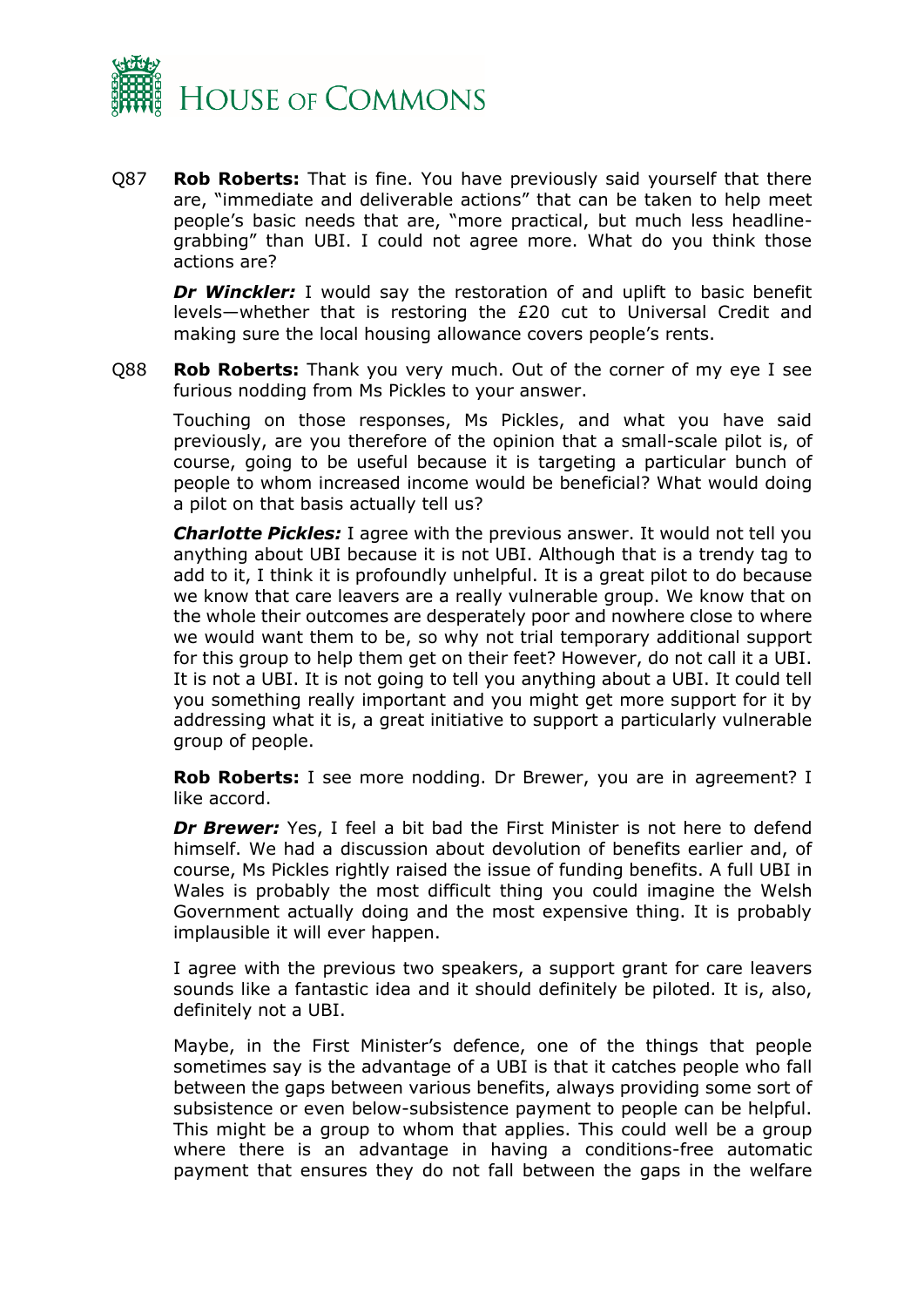

system. However, it is different from UBI as put forward by other groups, which is for certain.

**Rob Roberts:** There have been lots of very comprehensive answers so you may well have had your thunder stolen by some other witnesses. Anything else to add?

*Anvar Sarygulov:* I am in complete agreement with everything the previous panellists have said. The only thing I will add is with things like support for care leavers, for example, and with UBI generally, the question should often be simply: why can we not use a Universal Credit system and modify it to take care of whatever need or desire we want? Agnostically, what do you want to achieve? Do you want to support a particular group of people? You may well be able to do it through Universal Credit by adding a new element to it in the same way there is already a housing, caring and childcare element. Do you want to make it less conditional? If that is your desire you can modify the conditionality of the Universal Credit system as it stands.

Therefore, I think any question about UBI is really a question of, "Why can we not simply modify the Universal Credit system to achieve this goal?"

Q89 **Rob Roberts:** Thank you. I will try to get a yes or no from everybody. Appreciating what you said, Dr Brewer, about the First Minister not being here to defend himself, a Welsh Government Minister will be here in future sessions and I am sure they will defend themselves adequately at that point.

A reasonable yes or no then. If I made a statement that said rather than to quote Dr Winckler—something that is headline-grabbing, such as saying they are going to trial a UBI, should the Welsh Government perhaps drop the idea of a small-scale pilot of UBI and say they are going to actually do targeted support for care leavers, as a different thing? Should they change their marketing around it, drop the idea and call it what it is? It is, hopefully, a relatively simple yes or no.

**Dr Brewer:** The Welsh Government are entitled to make the case for a UBI, but they are probably not doing themselves any help by labelling a payment to care leavers a UBI.

### *Charlotte Pickles:* Yes.

### *Anvar Sarygulov:* Yes.

**Dr Brewer:** I agree with Mike Brewer. They can call it what they like but I would prefer a label on the tin that gave you a clue as to its contents.

**Rob Roberts:** Thank you all very much—wonderful answers.

Q90 **Chair:** Thank you, Rob. I am going to bring in Simon Baynes in a moment. Can I come back to Dr Winckler? A few moments ago, you were speaking about potential devolution of further benefits to Wales. We are not talking about the UBI now, we are talking about the earlier part of the discussion.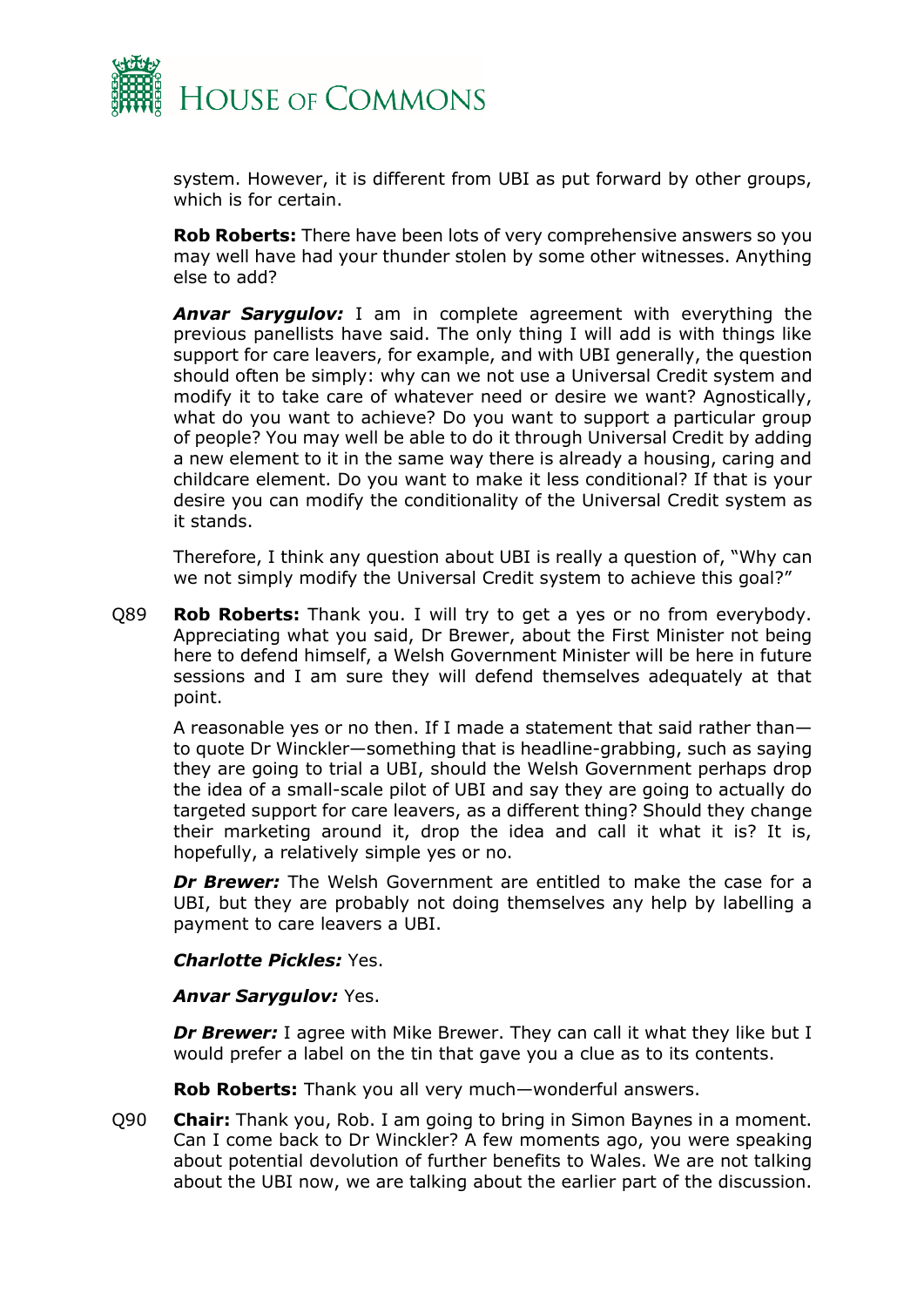

If the UK Government were to go down that road, of looking to devolve some portion of the benefit system to the Welsh Government—you have talked about wanting to see benefits enhanced—do you think, as a point of principle, the Welsh Government should use the tax levers that are available to them to raise additional revenue to pay those enhanced benefits?

**Dr Winckler:** I think the argument about the devolution of benefits is one of principle. It should not be assumed—as it often is by proponents of the devolution argument—that a Welsh Government would do something more generous because that is contingent on a whole host of things.

The argument is about alignment and transparency. The best example is in the case of housing. Around about £1 billion comes from the UK-benefit system into the private rented sector in Wales in the form of housing benefit. That shapes housing markets and it shapes tenants' experiences in a way that local authorities and the Welsh Government have no control over. If that financial envelope was devolved in a different way it could be used to meet people's housing needs quite differently, if a Welsh Government chose to do that. It could be used to increase the stock of housing, used in all types of different ways.

Even within that there is variation in demand that the Welsh Government do not have the ability to meet. If they wanted to spend £1.5 billion on housing support, they need the fiscal powers to do that and they simply do not have those at the moment. Any significant devolution of benefits has to go hand in hand with additional fiscal powers.

Q91 **Chair:** I completely take your point, but the Welsh Government have available to them a number of fiscal levers, albeit limited. There are benefits and grants that they have discretionary responsibility for. We have talked about some of the pressures on the adequacy of the benefit system. We have talked about some of the specific needs in Wales. I will ask you again: is your organisation calling on the Welsh Government to use their fiscal levers, raise additional revenue to enhance grants and benefits that the Welsh Government are currently responsible for?

*Dr Winckler:* We have called for new devolved taxes. Although, as you will appreciate, the process for the Welsh Government introducing new taxes is incredibly complicated. To cut a very long process short, basically they need Treasury approval. My understanding is that that has stalled. As you will appreciate, the tax take from raising the rate of income tax because they do not have the powers to vary the bands—is quite modest because of the make-up of the tax base in Wales. The potential to raise revenues at the moment is really quite limited but, yes, they should absolutely use the powers that they have. We have advocated a tourist tax, land tax, and a couple of others as well.

Q92 **Chair:** A penny on income tax in Wales would raise an additional £200 million, in the most recent estimate, which is sizeable. What many including myself—find dismaying at times in Wales is there is almost a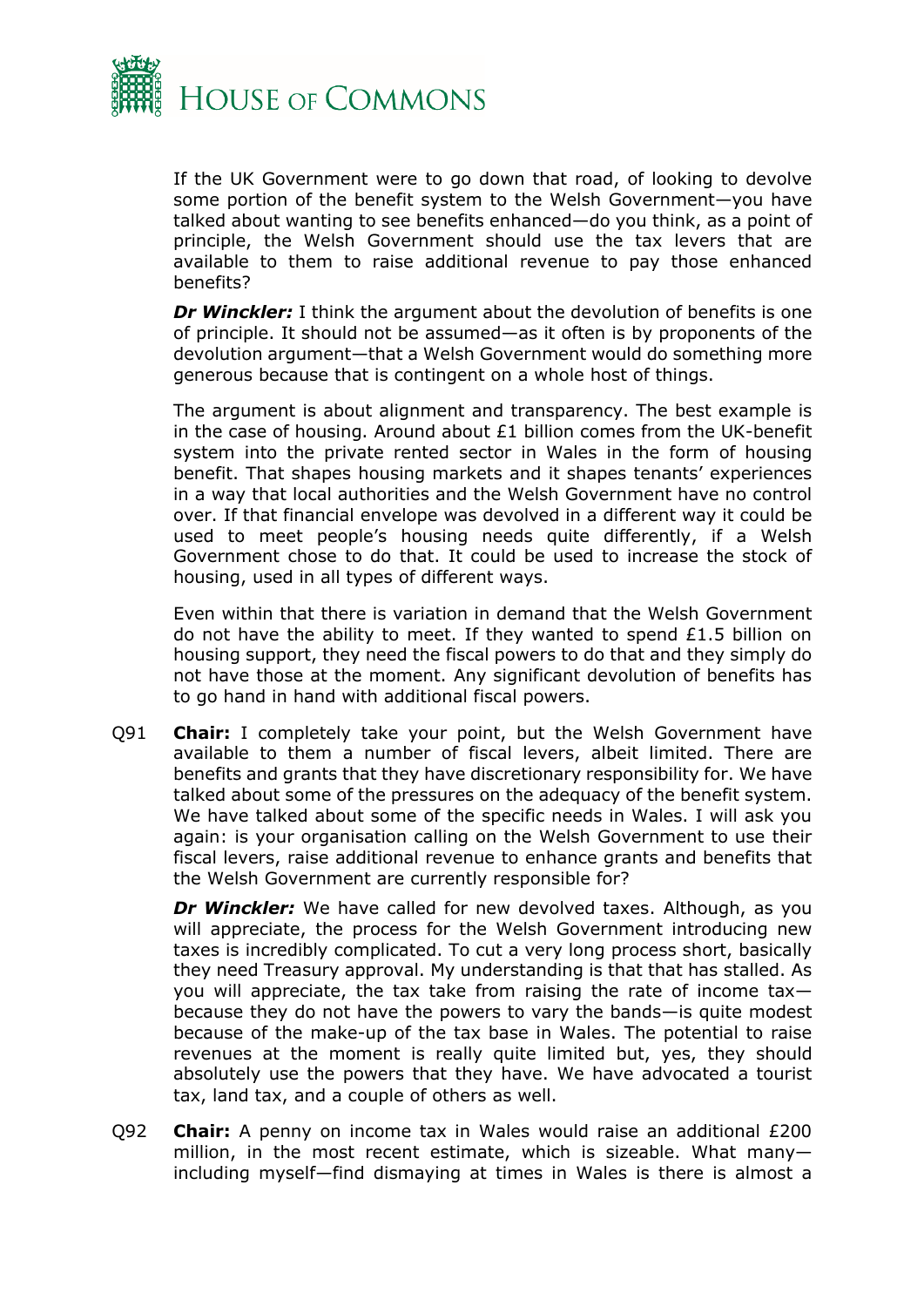

constant call for more expenditure, but looking to Westminster to take the difficult decisions around raising tax. We have just taken a difficult decision in recent weeks that will increase the tax burden on working families through increases in national insurance. If we are to pursue a discussion around further devolution of benefits, personally, I feel there needs to be a parallel discussion about when the Welsh Government will take difficult decisions themselves to use the fiscal levers that are available to them. Perhaps that is for another day.

*Dr Winckler:* Possibly, but I think the debate is changing. The debate does reflect the block grant system.

Q93 **Robin Millar:** I have a quick supplementary. It is within the powers of the Welsh Government not to spend money in other areas. There is always an assumption that additional money is required but, of course, they could divert funds from other areas. Dr Winckler, are there any areas where you think the money could be usefully diverted from in order to achieve greater benefit through supplementing the benefit system?

*Dr Winckler:* We have always been very clear that we think the focus of Welsh public expenditure should be on the bottom half of the income distribution. There are undoubtedly areas that could be cut back, but it is difficult because it is within a very tight overall settlement. As I am sure you have realised, Welsh public finances are very different from UK public finances. There is just not that wriggle room. It is all within a very small box. If you want me to say, "Stop spending on X", sorry, I will not do that.

**Robin Millar:** No, it was a genuine question because, as the Chairman has just indicated, that conversation is the one that we have to have as a UK Government with taxpayers. The fiscal accountability question at the back of this is that some 80% of Welsh Government funding comes direct from the UK Government. The question then about where the money comes from—and Dr Brewer mentioned in one of his answers about how something is funded—is sometimes overlooked in the debate.

As the Chairman suggested, I concur that this could be a fruitful line of inquiry, but it would have to include that question. Perhaps a Member of the Welsh Government needs to be here to give proper account for that. Thank you.

Q94 **Simon Baynes:** Thank you to the witnesses for your excellent contributions. I am the last part of the question process. To sum things up, we want to look at priorities for UK-wide reform. Also, please place that within a Welsh context in your answers. The key point is what you feel the key lessons are that we can take from the pandemic regarding welfare policy. There are also two sub-points to that. Are there any quick wins that could be addressed immediately? That is my first question. Secondly, if you could make one overarching recommendation—and that can be UK-wide or you can focus on the Welsh context—about how the benefit system could be improved, what would it be?

If you could set that within the context of the last part of our discussion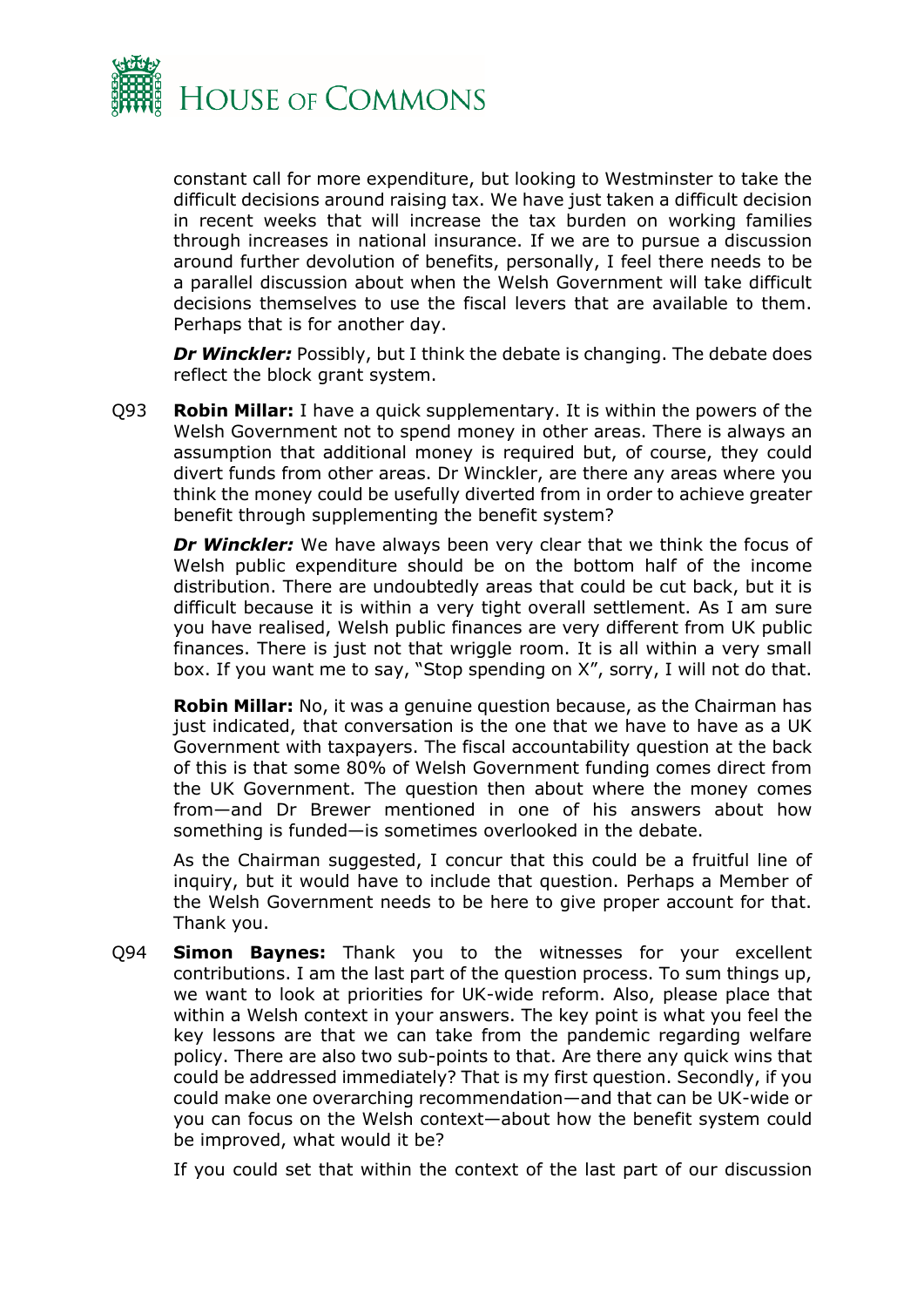

about fiscal responsibility, because it is important that we hold this discussion with regard to those who are paying for the benefit at the end of the day. As other speakers have said, sometimes that part of the equation is not so prevalent in discussions in Wales because that is the responsibility of the Westminster Government. With that caveat, I ask Dr Brewer to answer first, please.

**Dr Brewer:** Thank you. Two things I would like the Governments to reflect on after the pandemic is: one, about adequacy and/or uprating. The two go together. One of the reasons we probably have inadequate benefits is because they have been frozen, or have not increased with inflation very rapidly over the last 10 years. A specific example is that the Government very sensibly increased local housing allowance when the pandemic hit back to the 30th percentile, but have frozen it since. What are they going to do next? In 10 years' time, are they going to be as ungenerous as they were in 2019?

Adequacy and uprating are one. The second one is reflecting on the debates we have had about insurance and earnings replacement. Is the welfare system adequate to cope with a decade of what we think will be unprecedented change in the economy? We had the net zero strategy two days ago. That is going to involve an awful lot of economic change, much of which will be felt in Wales as well as across the UK. Do we have the right welfare system for that? That is a question that we at Resolution Foundation have been asking ourselves and we will be looking at that over the next couple of years.

Given the urge to be fiscally responsible, I am not going to call for huge amounts of extra welfare spending. However, I would say that over the last 10 years we have seen rebalancing of Government spending basically towards health services. We are increasingly a health-dominated Government and welfare spending has fallen from about 15% of GDP to 11% of GDP over the last 10 years. I cannot see it falling again by 4% of GDP, so at some point the Government will have to make the case to taxpayers that we do need to raise taxes in order to pay for a welfare system.

Q95 **Simon Baynes:** Thank you for that answer. Can we go back to the point you were making about the green revolution and the changes, which I think is a very good point? That is obviously what we all want to happen, but it has an impact on households. Could you dig down a little bit into that?

*Dr Brewer:* I was thinking about the changes to our industrial processes. Some sectors will thrive in the net zero transition. Other sectors are going to decline under a net zero transition. I am not pretending that it is a jobs' bonanza. There is going to be change. My question is: do we have the right welfare system to support people through that change? We are not going to need as many gas engineers in 10-years' time as we have now. We are going to need a lot more different kinds of people. Do we have the right skills structure? There are big debates for the skills sector but, also, big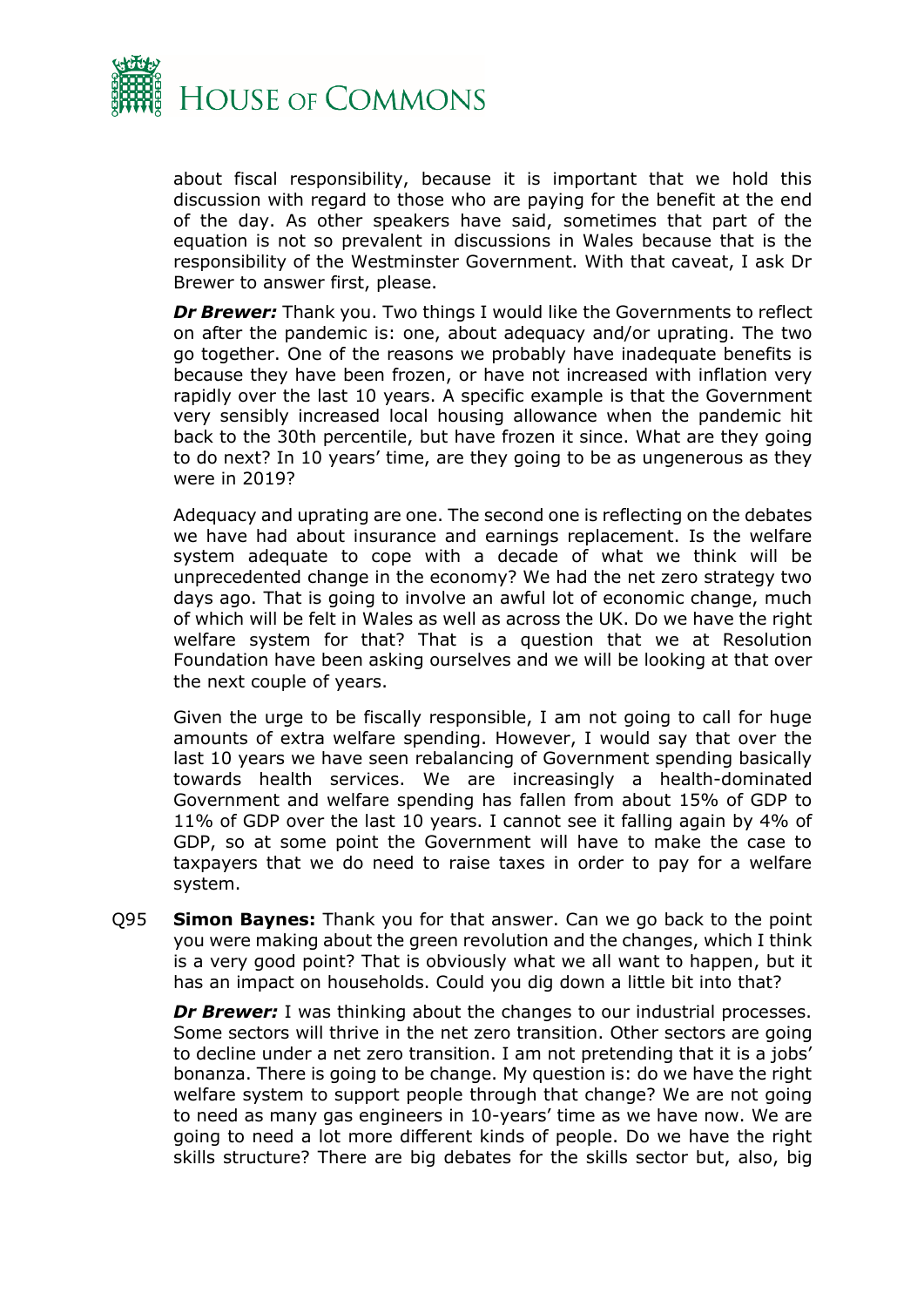

debates for the welfare system and how we support people through change. That is my point.

**Simon Baynes:** That is a very good point. Thank you. Dr Winckler.

**Dr Winckler:** I think the lesson from the pandemic is that the social security system really matters and that it can matter to any of us. It should not be regarded as something that is only the province of people who do not draw their curtains in the morning. I would say that the quick win is around adequacy. I absolutely echo Dr Brewer's comments. The overarching recommendation is that we need to start from a basis that any one of us could need to access the system at any one time, so the lack of dignity and the stigma associated with the system, and the hardships that are hardwired into it, need to be designed out of it.

Q96 **Simon Baynes:** I was very interested in your remarks, and those of the rest of the panel, on the UBI. It struck me—and please correct me if I am wrong here—that perhaps it would have been wiser for the Welsh Government to look at welfare from a different angle. That in a sense looking at UBI, which does not seem to command a great deal of support among experts, has in a sense set back constructive discussion about how we might improve the welfare system in Wales. How do you feel about that?

*Dr Winckler:* There is popular support for UBI. There is considerable popular support, which I suspect is what drove the Welsh Government to embark on a pilot. I do not perceive that that has changed the discussion. There is still a lively debate about both Universal Credit and about devolved grants and allowances as well. Let's see what the pilot's results are.

*Anvar Sarygulov:* I think we can learn two lessons from the pandemic. One is around adequacy. As it is now, the benefit system is inadequate. Of course, uplift is expensive. At  $E6$  billion a year, there are probably better ways to spend that money, but more money needs to be spent and there are multiple ways it could be done. It could be done around giving more grants immediately to new UC claimants, so that they do not have to go into loans, into advance payments. It could be done around modifying the taper rate, but more money needs to be put into the system. That is really the quick win that can be made.

The second point is the effectiveness of income replacement during a period of crisis. A pandemic is a crisis of a unique scale and type, but there is definitely space now to think and reflect in the next couple of years about how we can provide income replacement support and how we can fund it, particularly during periods of future economic or other crises. We are currently doing a large research project involving these questions, so come back to me in a year for specifics.

*Charlotte Pickles:* I don't think it is lessons from the pandemic; I think the pandemic exposed things we all knew before: the system was not working as well as it should. The conversation that we do not have enough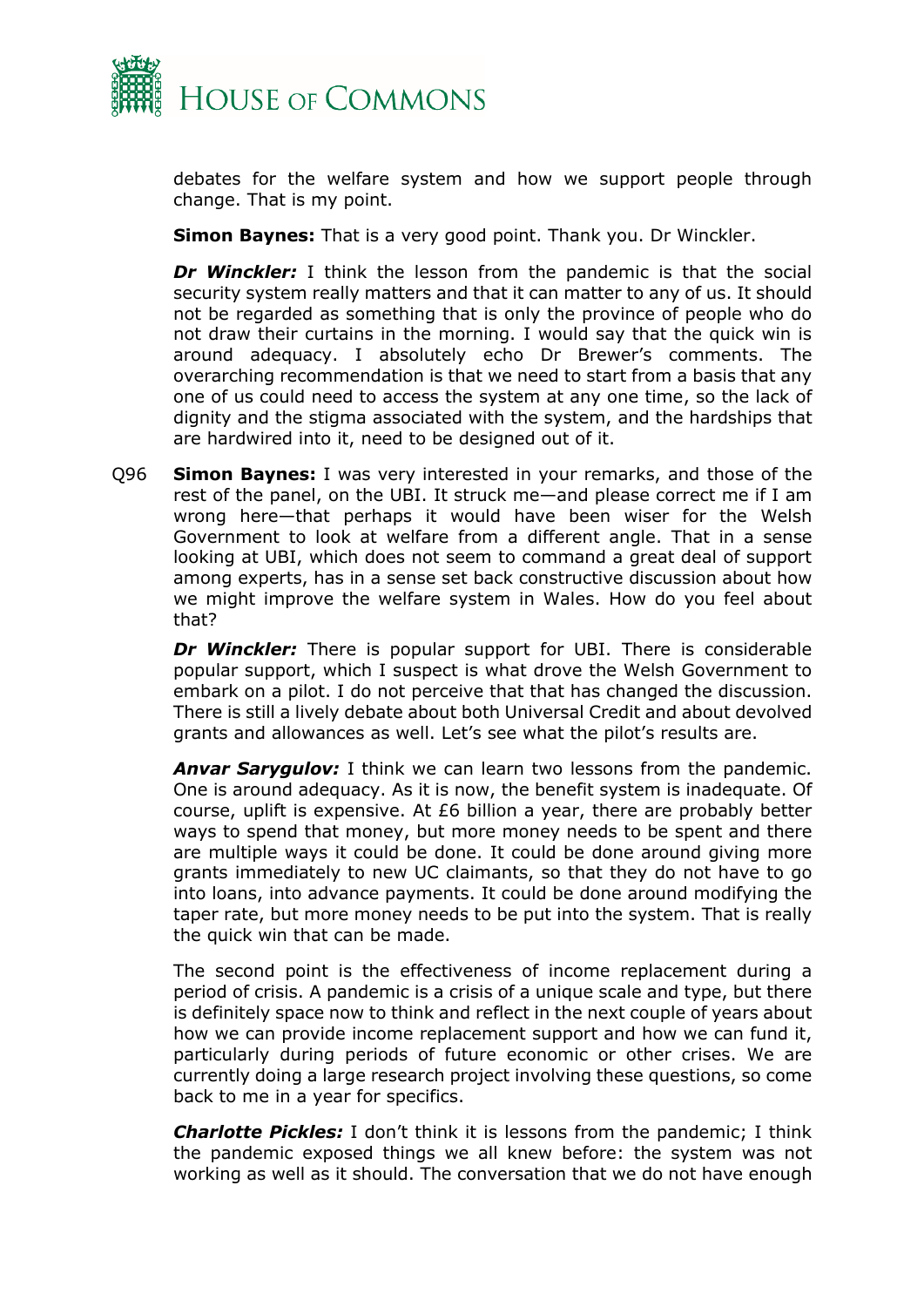

is how you reduce demand in the first place. We tend to focus our energies on discussing how we manage demand. If we only focus on managing demand we get into these situations where we cannot give enough, we cannot be generous enough, we cannot be supportive enough, and we cannot invest the time and enough money into people who need it because there are so many people and the cost is so high.

That links to your fiscal envelope question. If I was sitting in the Department for Work and Pensions right now, I would be having a conversation about disability and how you get disabled people into sustainable employment. The green paper we have is not ambitious enough, but we clearly do not have time now—the last question of the day—to talk about how you would do that.

If you want to talk about poverty, if you want to talk about high costs in the benefit system, disabled people are the area that we have repeatedly failed. We need to find a way of moving the dial on that. You could significantly reduce costs in the system if you could support more disabled people into work and to stay in work.

The second area—which we have touched on a lot but largely in the context of paying LHA—is housing. We have such a large housing benefit bill now, getting on for £30 billion, partly because we do not have enough social housing. Unless the Government are going to get serious about building social housing, you will continue to have people in very expensive, unaffordable private rental properties. Incidentally, a high proportion of those are not even decent standards, which will then impact on them being able to work, their health, and so on. You could massively reduce that bill if you started building social housing. Then they would pay lower rent, and you would pay lower rent as a Government.

The third area is about the drivers. We have all talked about low pay as one of the big drivers of cost in the system because of the tax credits or the UC top-up model; again, about £30 billion. There is a genuine conversation—Mike Brewer was talking about this—about where we go in terms of a higher-wage economy and boosting productivity. There are a lot of big questions on that. There is also something around making work pay, work incentives and disregards.

If you are asking me about the quick win: rather than giving you all the massive, big things that I think you should do, the quick win is to look at something like incentives for second earners because we know that in-work poverty is such a massive challenge. How do we do something quite quickly to help the children and the adults in those families to earn more themselves and, therefore, come out of dependency but also, hopefully, be more prosperous in the process? Work incentives, tapering, or disregards are good things to look at.

Q97 **Simon Baynes:** Could you expand a little bit, quickly, on that last point? What sort of incentives do you have in mind?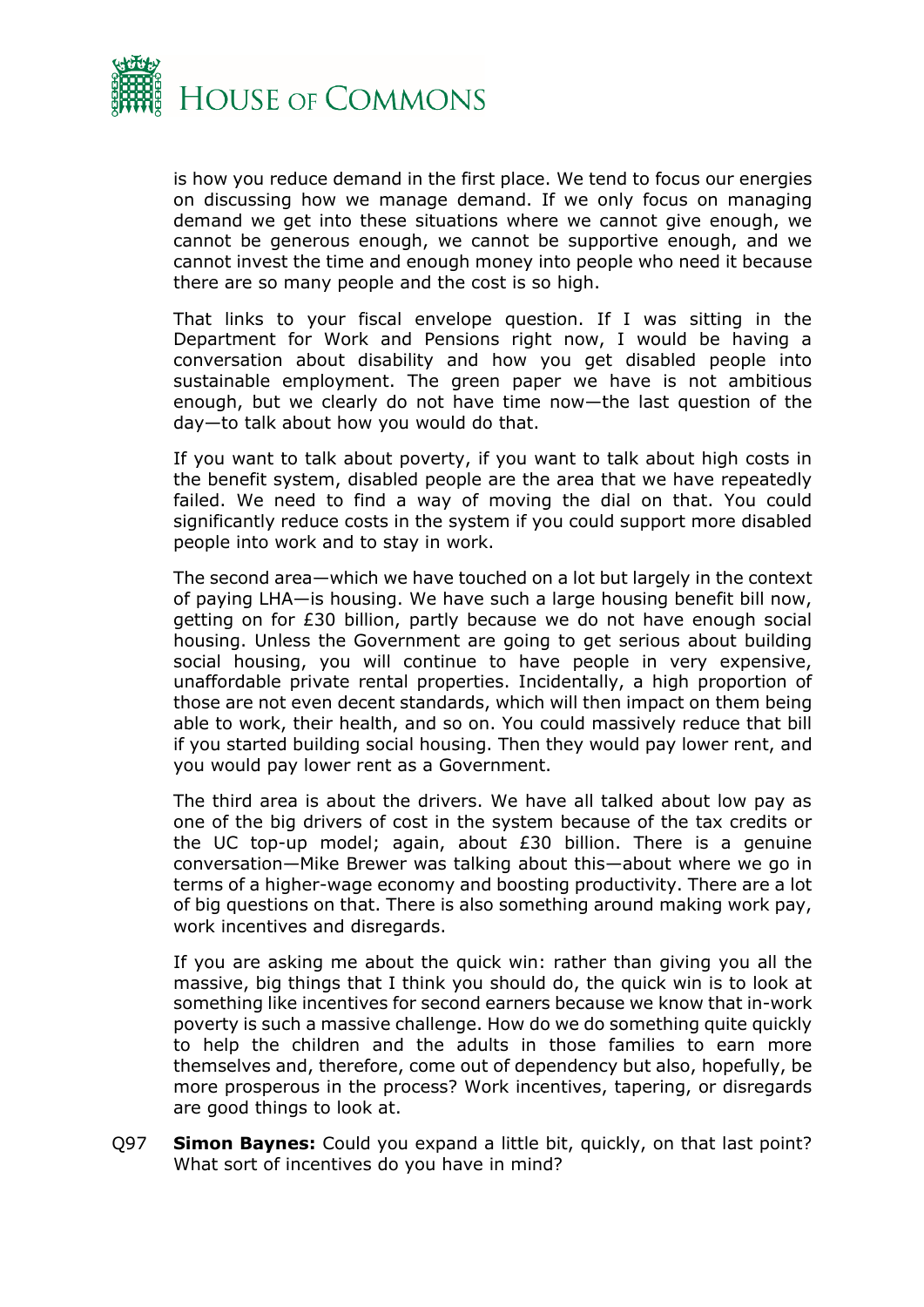

*Charlotte Pickles:* For second earners probably something like the work allowances. The earnings disregards are where I would focus. In general, trying to do something about the taper rate, not just for second earners, but generally for people in work. The 65% is so much higher than was desired when Universal Credit was designed.

If you are really saying to people that they are better off in work—and we should want that to be the case, not just for the financial implications but for the social inclusion and the health and welfare of people—being able to keep more of that money they earn for a bit longer would be a very good investment by the taxpayer.

Ultimately, if you want to be more generous, you have to drive down the costs because you cannot just keep expanding the total expenditure, as we have heard, because of all the other pressures. Are you going to take it from education? Are you going to take it from policing? Are you going to take it from health? Are you going to take it from social care? Or are you going to massively increase taxes? I do not think any of those options are particularly palatable, therefore, we have to have a conversation about reducing demand.

Q98 **Chair:** I am not going to allow you to go just yet because I think this is a fascinating line of discussion. Ms Pickles, what you were describing there sounds to me like a coherent shopping list to put to the Treasury for how it could make good on its decision to take £6 billion out of Universal Credit. We have seen how resolute the Treasury and No. 10 are about that decision. For those of us who are having conversations with colleagues and trying to put together arguments as to why we should invest back into Universal Credit, it is interesting that you did not say, "Put money back into the standard allowance", which is where the money has been taken from. Are you saying there is a better way? You get more bang for your buck in terms of a better system of poverty reduction by looking at things like the work allowance and work taper rates, rather than standard allowance?

*Charlotte Pickles:* I think it depends on the timeframe you are looking at. If you are looking at what you can do tomorrow to help a family that is struggling to make ends meet with spiralling living costs, the standard allowance might be an effective way of doing it. It is an effective way of doing it. If the conversation is, "Over the next few years, how do we create a system that is much more fit for purpose both in terms of adequacy for poverty alleviation but, also, support for that group of people who temporarily fall out of work and need that crisis amendment support?" you have to be able to reduce demand in order to be more generous. That is where I find it highly frustrating that we still do not seem to be having conversations around how you drive down that demand.

The challenge with a standard allowance versus taper rates is that there are still going to be a group of people for whom moving into work is going to take longer. You could ask how we are investing better in the employment support side of things.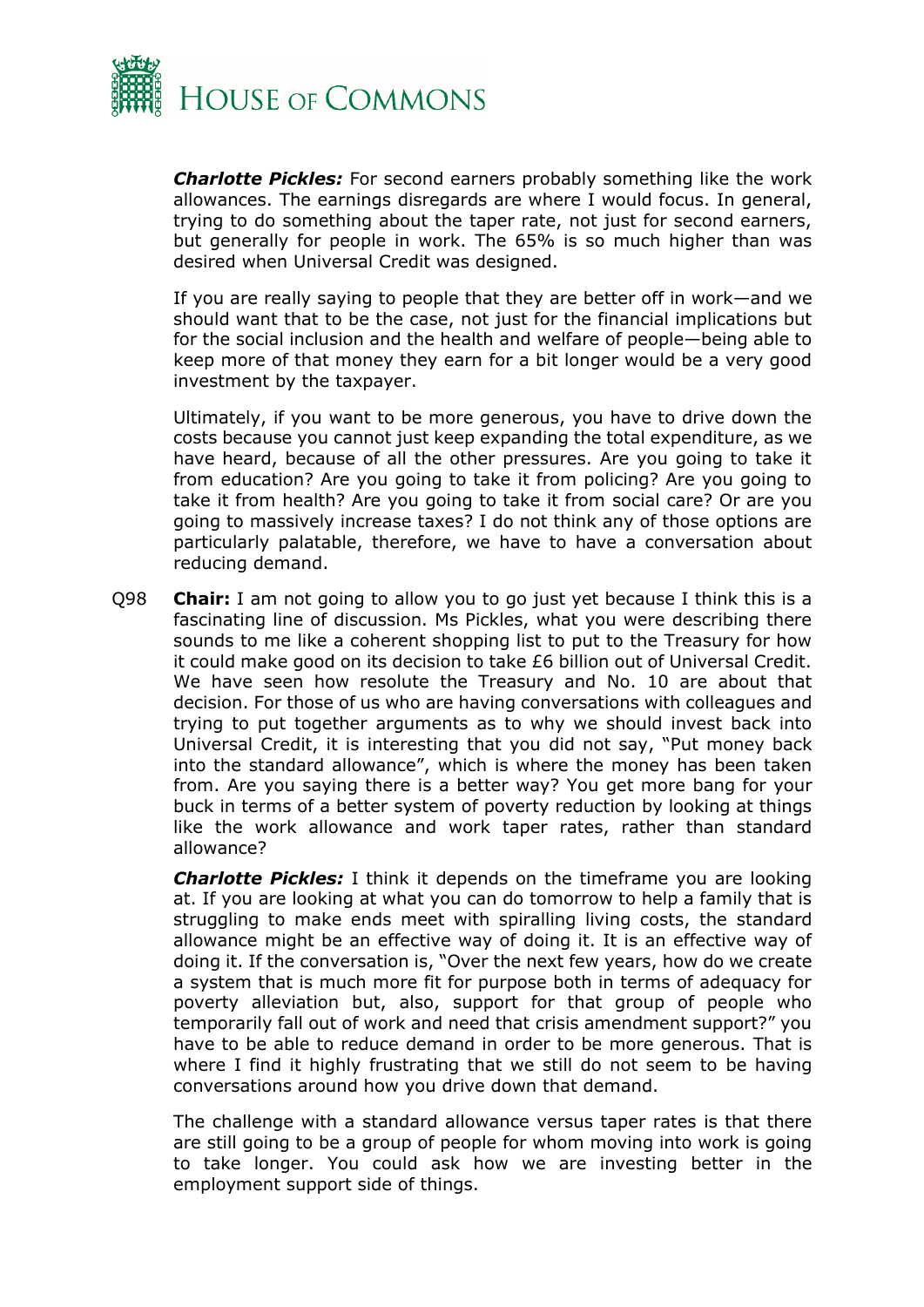

Going back to disabled people—and we really have not touched on disabled people in this conversation yet, and they are probably the group that we should spend most of our time focusing on, particularly in the context of poverty—we do not do enough. We are not nearly innovative enough. We are not trying enough things to support this group of people. If I were sitting in the Treasury and I was looking at what the drivers are of the big bills within the social security system, I would be looking at disability, as I say, housing, and the low pay, getting people not just into work, but up the earning scale, which I know the Department is looking at in terms of in-work progression.

I agree, on the standard allowance £20 answer, that spending £6 billion is bit the most effective. I think it is a blunt tool. The quick win for me is either the taper rates or the work allowances. Ultimately, you have to look at how you create a more sustainable system for the future that genuinely support people when they need it.

Q99 **Chair:** Do you think the benefit system subsidises low-wage jobs? The Prime Minister put out that characterisation during the Conservative party conference: that we have so many people claiming, which is where you get the big benefit bill coming from, because the benefit system has let employers off the hook, so they do not pay decent wages. I will put that same question to you in a moment, Dr Brewer, drawing on your macroeconomic expertise.

*Charlotte Pickles:* He is probably better to answer this. Yes. Let's take a step back. We have a disproportionate number of people in low-skilled, low-paid work in this country, if you compare it internationally. That has improved, not least by initiatives the Government have taken, like the national minimum wage and national living wage. That has made a big difference but, ultimately, yes, I think we are subsidising employers to pay low wages. That has meant that they do not have to invest in skills for their employees. We have a very low level internationally, again, of investment by employers in skills development.

They also do not have to invest in technology that might be productivity boosting, because you can just bring in low-skilled people to do those things at cheap cost. That is a problem. Clearly, the answer cannot be that we just stop paying tax credits, or whatever, because the impact is on the low-income families at that point. There does have to be a serious conversation that says, "You have relied on low-skilled, low-paid labour rather than doing things that would, quite frankly, be in your interests as a business, to invest more in productivity-boosting skills or technology". That has been one of the unintended consequences of what clearly was a positive thing, topping up low wages. In the process, we have let too many employers off the hook, and they are just getting by with that.

**Dr Brewer:** The best evidence is that some of the gains of an in-work benefit go to employers. They can end up paying lower wages than they would in a world without in-work benefits. There are two very big buts to that. Number one is that if you think employers are not paying enough, we